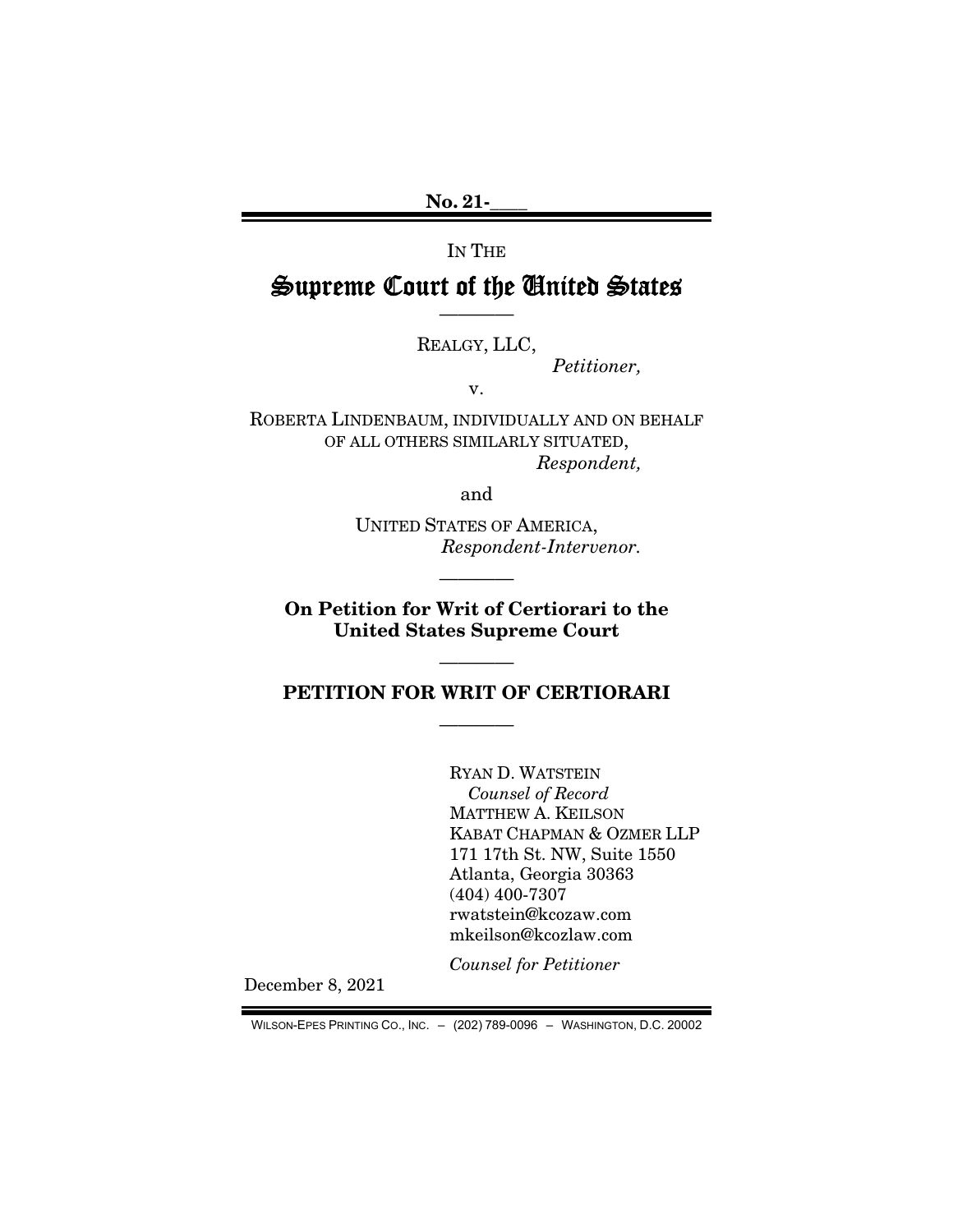#### QUESTIONS PRESENTED

Last year, this Court held that the TCPA's robocall restriction violated the First Amendment by excepting certain government speech. *Barr v. Am. Ass'n of Pol. Consultants, Inc.*, 140 S. Ct. 2335 (2020) (*AAPC*). The Court severed the exception—but did not directly address the impact severance has on lawsuits like this one, which seeks to impose liability for pre-severance speech, when the restriction was content-based.

The Sixth Circuit addressed that issue, becoming the first circuit to hold that speech could be penalized in an unconstitutionally discriminatory way. It stated that, because severance is always retroactive, the exception never existed and the restriction never perpetuated unequal treatment. This interpretation of severance creates *ex post facto* liability for favored speakers, a result Congress could not accomplish via severability clause. The Sixth Circuit surmised that favored speakers could not be sued for pre-severance speech because they lacked fair notice their speech was prohibited. Government speakers are thus shielded from past liability while other speakers are subject to punishment for past "political and other speech," recreating the exact unequal treatment *AAPC* deemed unconstitutional and creating a circuit split on how severance operates. *AAPC*, 140 S. Ct. at 2341.

And the panel ruled after denying Petitioner's recusal motion, creating another circuit split.

The questions presented are:

1. Did this Court sever the government exception retroactively, and if so, is it permissible to reimpose the unequal treatment that this Court held "violates the First Amendment" via the fair notice doctrine?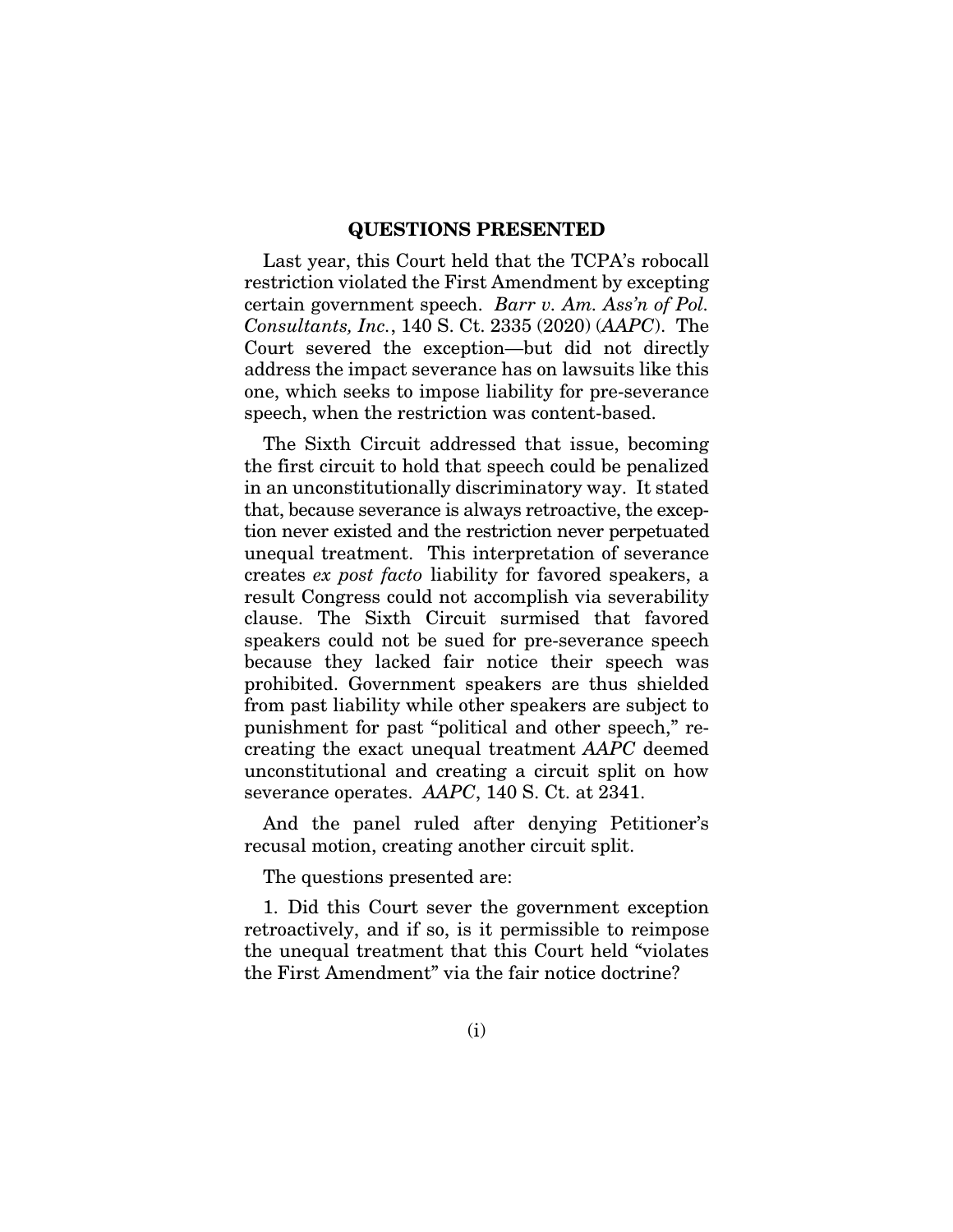2. Does 28 U.S.C. § 455 require recusal where a judge's ruling would directly benefit her in contingency fee litigation being prosecuted by a firm that bears the judge's name and which her spouse and son own, in the judge's own circuit?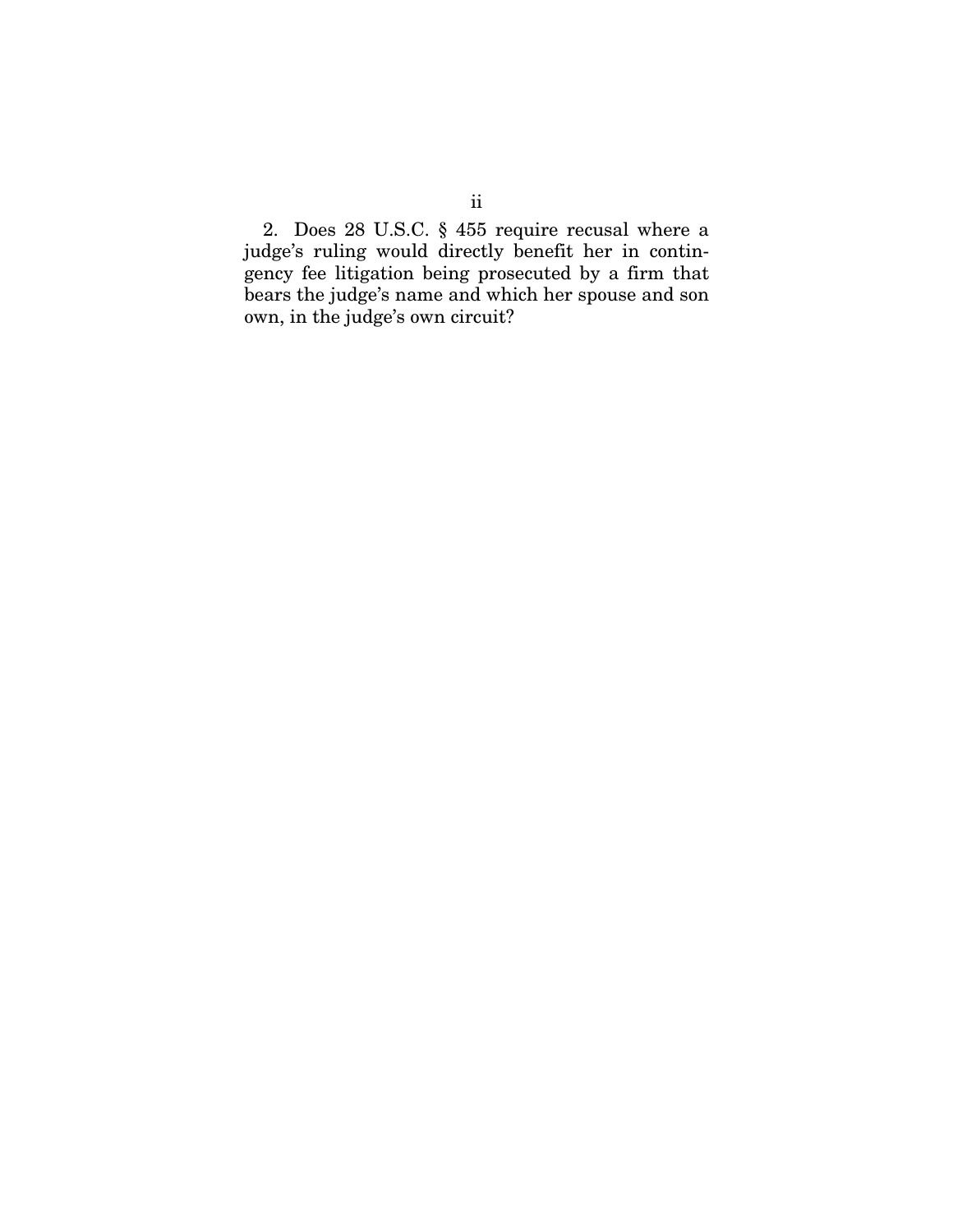## PARTIES TO THE PROCEEDINGS

Realgy, LLC is the Petitioner here and was the Defendant-Appellee below.

Roberta Lindenbaum, individually and on behalf of all others similarly situated, is the Respondent here and was the Plaintiff-Appellant below.

The United States of America is the Respondent-Intervenor here and was the Intervenor-Appellant below.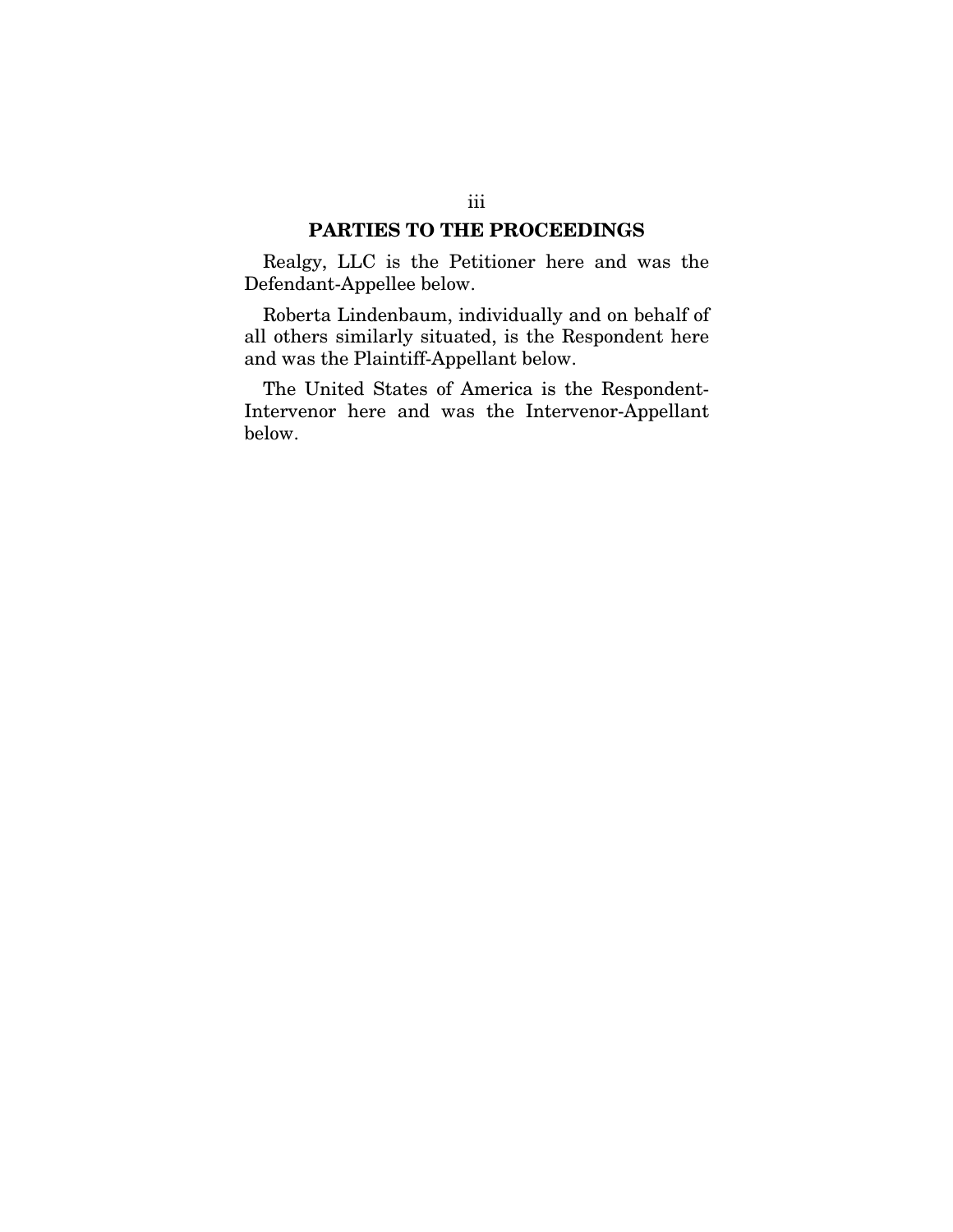# CORPORATE DISCLOSURE STATEMENT

Realgy, LLC is a privately held company. No publicly held company owns 10% or more of its stock.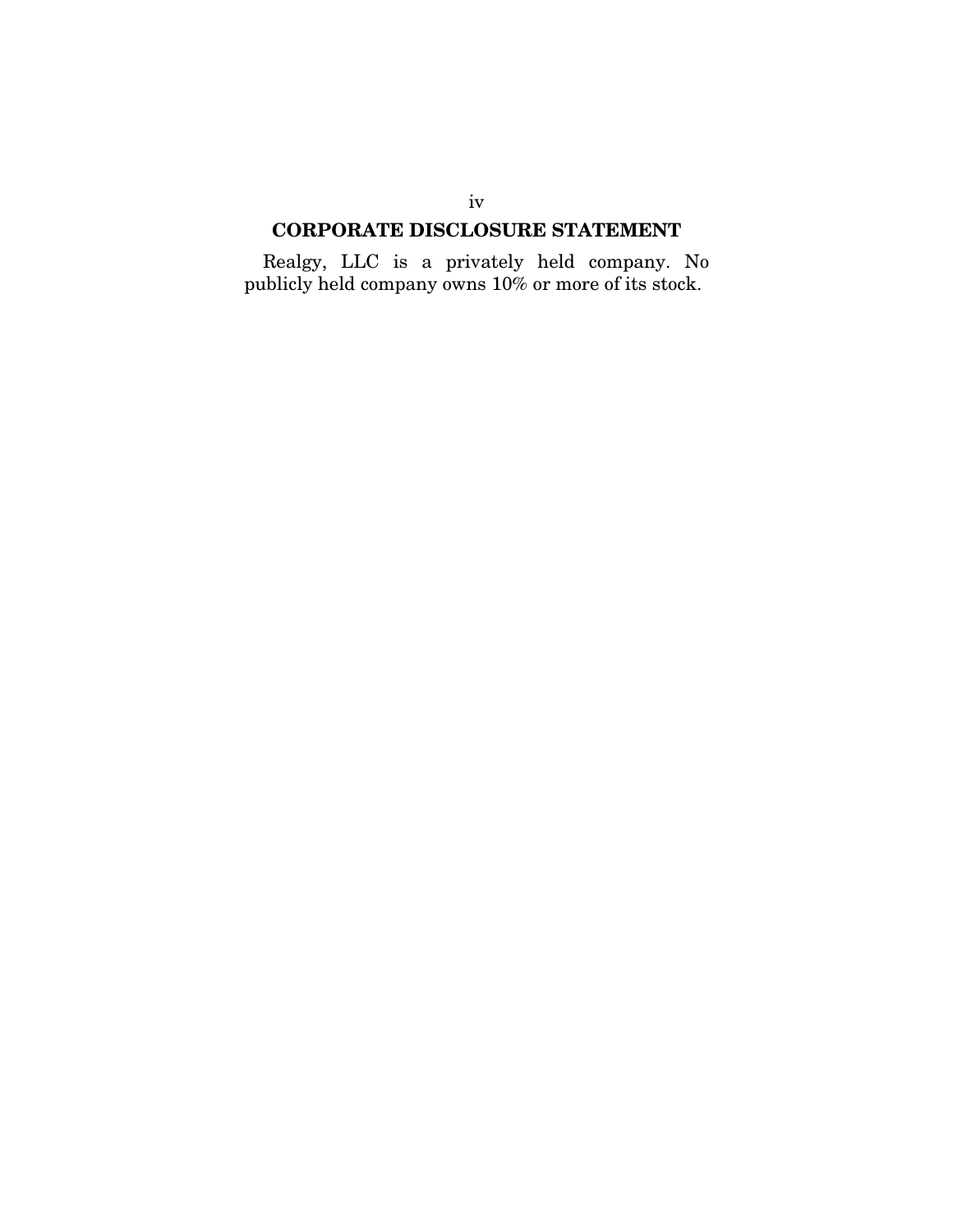## STATEMENT OF RELATED PROCEEDINGS

*Lindenbaum v. Realgy, LLC*, *et al.*, No. 20-4252 (6th Cir.) (opinion issued and judgment entered on Sept. 9, 2021; mandate issued Oct. 4, 2021).

There are no additional proceedings in any court that are directly related to this case, although there are hundreds (if not thousands) of pending and future proceedings that will be impacted by the questions presented here.

### v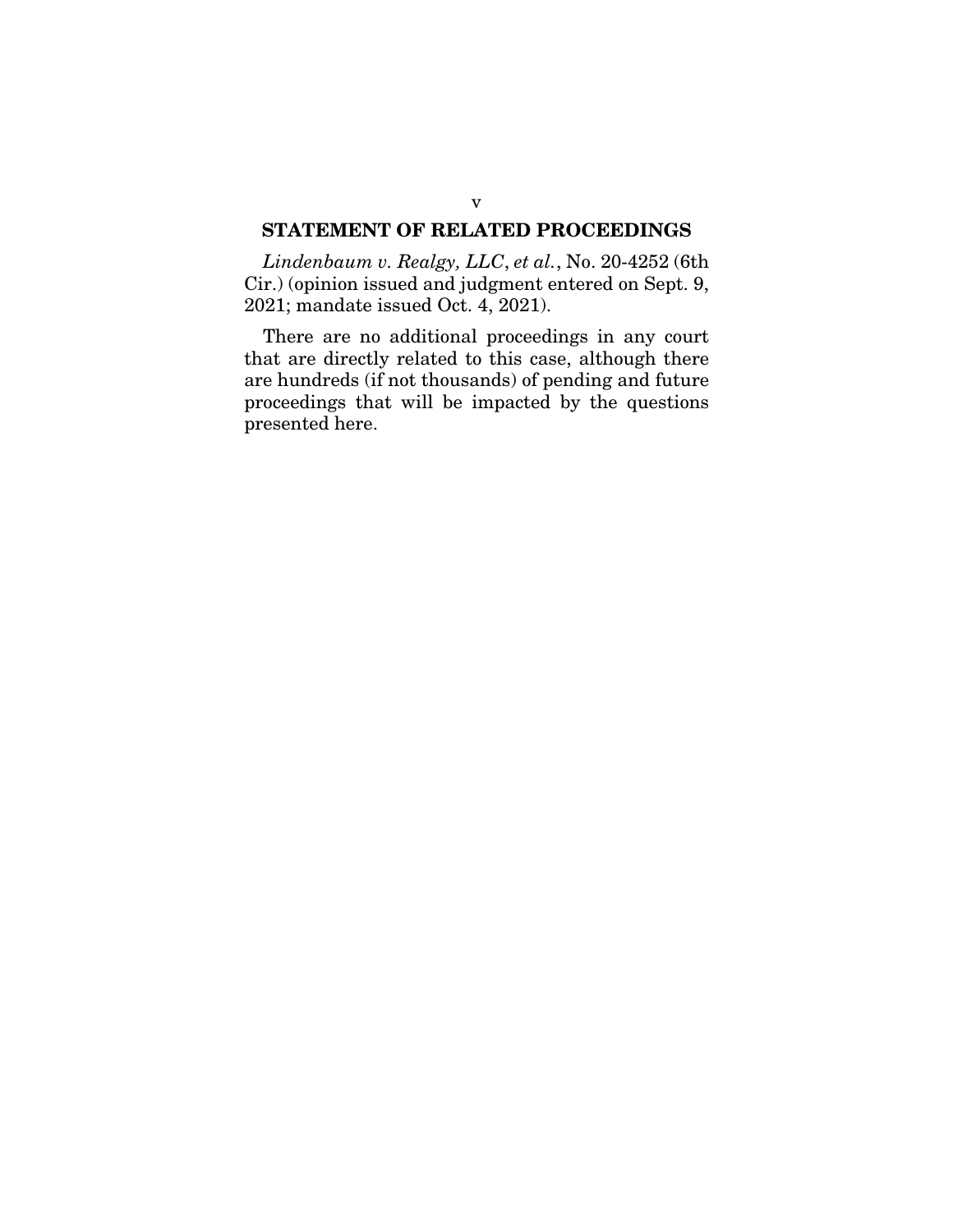# TABLE OF CONTENTS

|--|

| QUESTIONS PRESENTED                                                                                                                                                               | $\mathbf{i}$              |
|-----------------------------------------------------------------------------------------------------------------------------------------------------------------------------------|---------------------------|
| PARTIES TO THE PROCEEDINGS                                                                                                                                                        | iv                        |
| CORPORATE DISCLOSURE STATEMENT                                                                                                                                                    | $\boldsymbol{\mathrm{v}}$ |
| STATEMENT OF RELATED PROCEEDINGS.                                                                                                                                                 | vi                        |
|                                                                                                                                                                                   | ix                        |
|                                                                                                                                                                                   | 6                         |
|                                                                                                                                                                                   | 7                         |
| CONSTITUTIONAL AND STATUTORY                                                                                                                                                      |                           |
| PROVISIONS INVOLVED                                                                                                                                                               | 7                         |
| STATEMENT OF THE CASE                                                                                                                                                             | $\overline{7}$            |
| REASONS FOR GRANTING THE PETITION                                                                                                                                                 | 14                        |
| I. The Court Should Grant Certiorari to<br>Ensure Compliance with this Court's<br>First Amendment and Severance                                                                   | 16                        |
| A. The Sixth Circuit's Holding that<br>Severance Is Always Retroactive<br>Conflicts with Supreme Court                                                                            | 18                        |
| B. Precedent from the Supreme Court<br>and Other Circuits Confirms that<br>Even Retroactive Severance Cannot<br>Erase the Constitutional Harm<br>Inflicted by an Unconstitutional | 21                        |
|                                                                                                                                                                                   |                           |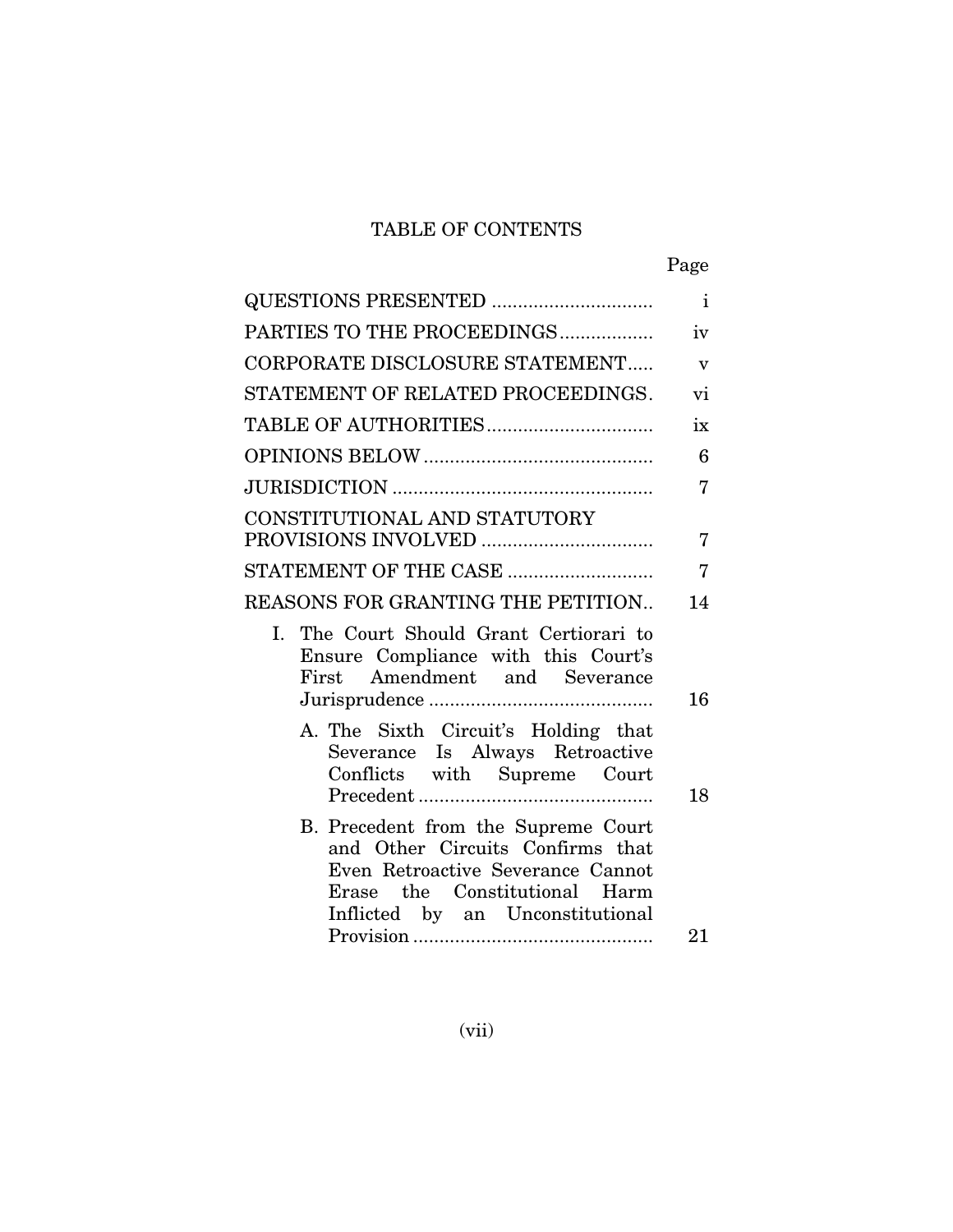# viii

# TABLE OF CONTENTS—Continued

|--|

| C. Applying "Fair Notice" to Spare Gov-<br>ernment Debt Collectors from Retro-<br>active Liability Re-Creates the First<br>Amendment Violation                 | 23   |
|----------------------------------------------------------------------------------------------------------------------------------------------------------------|------|
| D. The Sixth Circuit's Decision to Enforce<br>a Content-Discriminatory Statute Con-<br>flicts with Supreme Court Precedent                                     | 24   |
| II. The Court Should Grant Certiorari to<br>Resolve a Circuit Split on When Federal<br>Judges are Required to Recuse Where<br>They Stand to Benefit Personally | 26   |
| III. The Questions Presented Are Exception-                                                                                                                    | 28   |
|                                                                                                                                                                | 31   |
| <b>APPENDIX</b>                                                                                                                                                |      |
| APPENDIX A: MEMORANDUM<br>ОF<br>OPINION AND ORDER, District Court for<br>the Northern District of Ohio (October 29,                                            |      |
|                                                                                                                                                                | 1a   |
| APPENDIX B: MOTION, Court of Appeals<br>for the Sixth Circuit (August 17, 2021)                                                                                | 18a  |
| APPENDIX C: ORDER, Court of Appeals<br>for the Sixth Circuit (September 9, 2021)                                                                               | 108a |
| APPENDIX D: OPINION, Court of Appeals<br>for the Sixth Circuit (September 9, 2021)                                                                             | 114a |
| APPENDIX E: 47 U.S.C.A. § 227                                                                                                                                  | 128a |
| APPENDIX F: 28 U.S.C.A. § 455                                                                                                                                  | 138a |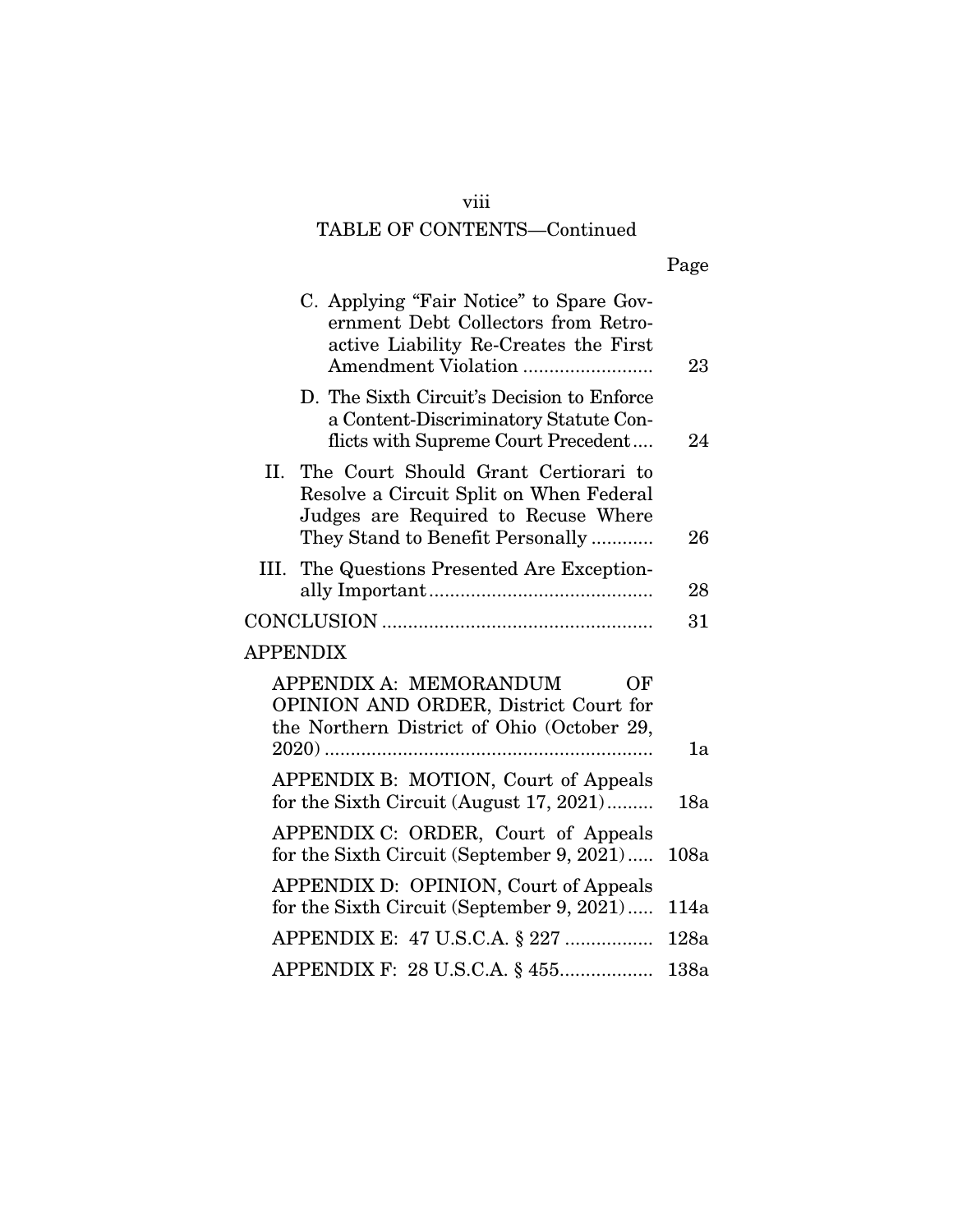# ix TABLE OF AUTHORITIES

| <b>CASES</b><br>Page(s)                                                                            |  |
|----------------------------------------------------------------------------------------------------|--|
| Arthrex, Inc. v. Smith & Nephew, Inc.,<br>953 F.3d 760 (Fed. Cir. 2020)<br>22                      |  |
| Ayotte v. Planned Parenthood of<br>Northern New England,                                           |  |
| Barr v. Am. Ass'n of Pol. Consultants, Inc.,                                                       |  |
| Collins v. Yellen,                                                                                 |  |
| Cunningham v. Matrix Fin. Svcs.,<br>531 F. Supp. 3d 1164 (E.D. Tex. 2021)<br>20                    |  |
| Fletcher v. Conoco Pipe Line Co.,<br>27                                                            |  |
| Grayned v. City of Rockford,                                                                       |  |
| In re BellSouth Corp.,<br>334 F. 3d 941 (11th Cir. 2003)<br>28                                     |  |
| In re Murchison,<br>27                                                                             |  |
| Intercollegiate Broad. Sys. v.<br>Copyright Royalty Board,<br>684 F.3d 1332 (D.C. Cir. 2012)<br>22 |  |
| Landgraf v. USI Film Products,                                                                     |  |
| Lindenbaum v. Realgy, LLC, et al.,                                                                 |  |
| Marks v. United States,<br>20                                                                      |  |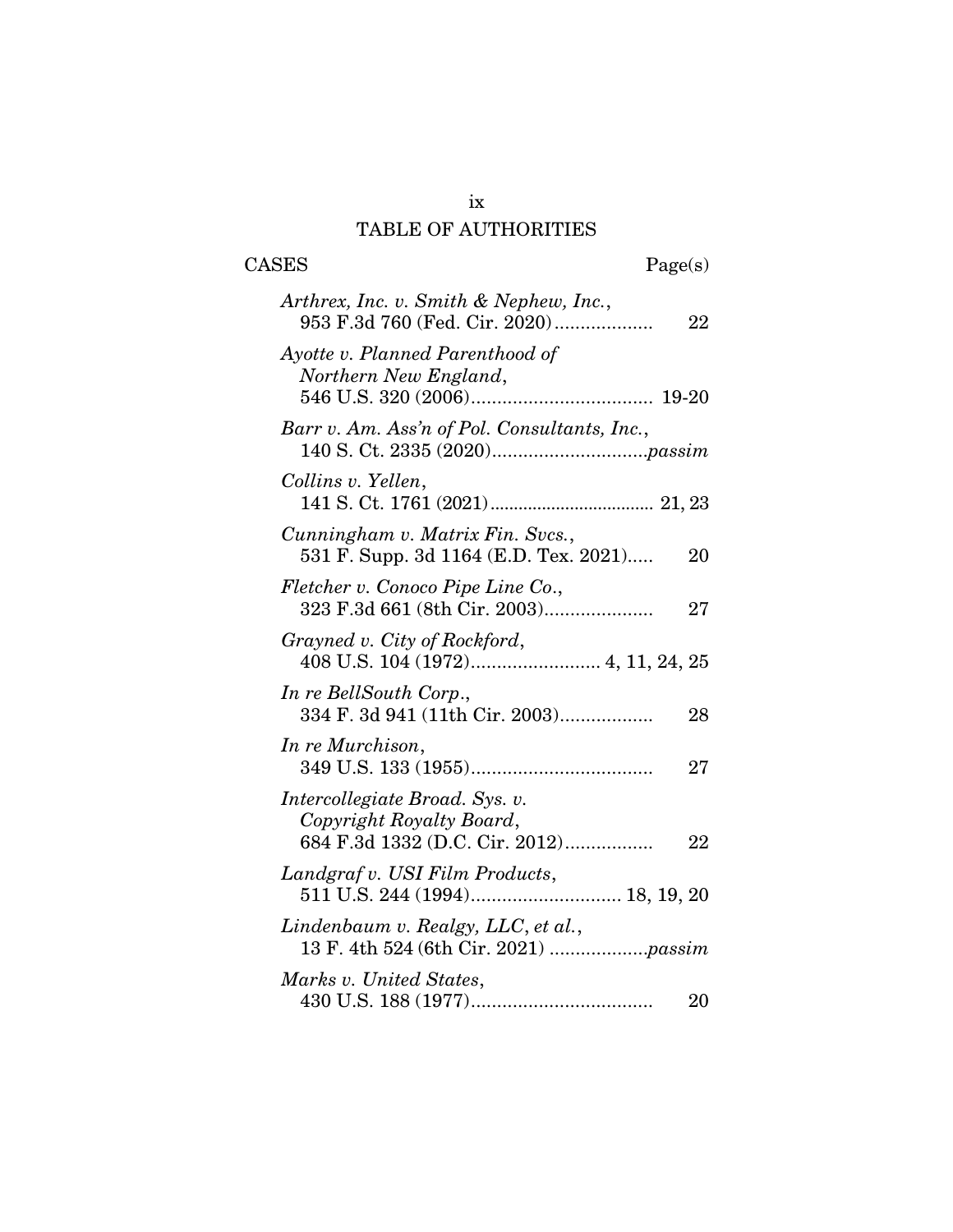TABLE OF AUTHORITIES—Continued

x

| McIntyre v. Ohio Elections Comm'n,<br>25                                     |
|------------------------------------------------------------------------------|
| Potashnick v. Port City Const. Co.,<br>609 F. 2d 1101 (5th Cir. 1980) 16, 28 |
| R.A.V. v. St. Paul,                                                          |
| Rivers v. Roadway Exp., Inc.,                                                |
| Schacht v. United States,<br>24                                              |
| Seila Law LLC v. Consumer Fin. Prot.                                         |
| Sessions v. Morales-Santana,                                                 |
| Tumey v. Ohio,<br>27                                                         |
| United States v. Arthrex, Inc.,                                              |
| CONSTITUTION                                                                 |
|                                                                              |
| 22                                                                           |
| 20                                                                           |
|                                                                              |
| U.S. Const. amend. V  3, 7, 19, 20                                           |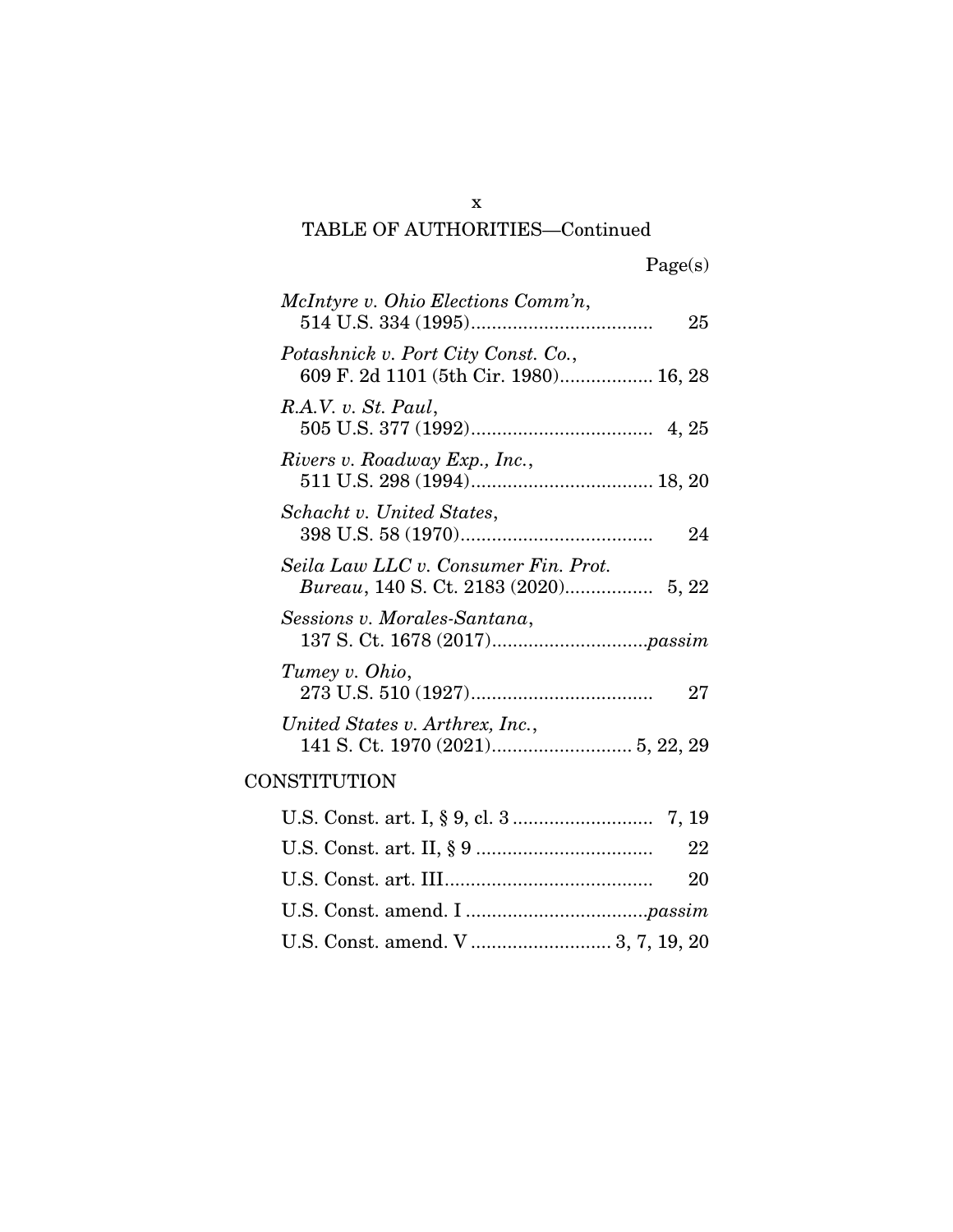# $\begin{tabular}{cc} \bf STATUTES & \end{tabular} \begin{tabular}{c} \bf \end{tabular} \begin{tabular}{c} \bf \end{tabular} \begin{tabular}{c} \bf \end{tabular} \begin{tabular}{c} \bf \end{tabular} \end{tabular} \begin{tabular}{c} \bf \end{tabular} \begin{tabular}{c} \bf \end{tabular} \end{tabular} \begin{tabular}{c} \bf \end{tabular} \begin{tabular}{c} \bf \end{tabular} \end{tabular} \begin{tabular}{c} \bf \end{tabular} \begin{tabular}{c} \bf \end{tabular} \begin{tabular}{c} \bf \end{tabular} \end{tabular$

# COURT FILINGS

| Br. for ACLU and Law Professors Support- |           |
|------------------------------------------|-----------|
| ing Appellant, Lindenbaum v. Realgy,     |           |
| LLC, 2021 WL 1163982 (6th Cir. Mar. 18,  |           |
|                                          | <b>12</b> |
|                                          |           |

# OTHER AUTHORITIES

| James V. Grimaldi et al., 131 Judges Broke |    |
|--------------------------------------------|----|
| the Law By Hearing Cases Where They        |    |
| Had a Financial Interest, WALL ST. J.,     |    |
| Sept. 28, 2021 9:07 am ET (https://www.    |    |
| wsj.com/articles/131-federal-judges-broke- |    |
| the-law-by-hearing-cases-where-they-had-   |    |
| a-financial-interest-11632834421)          | 30 |
|                                            |    |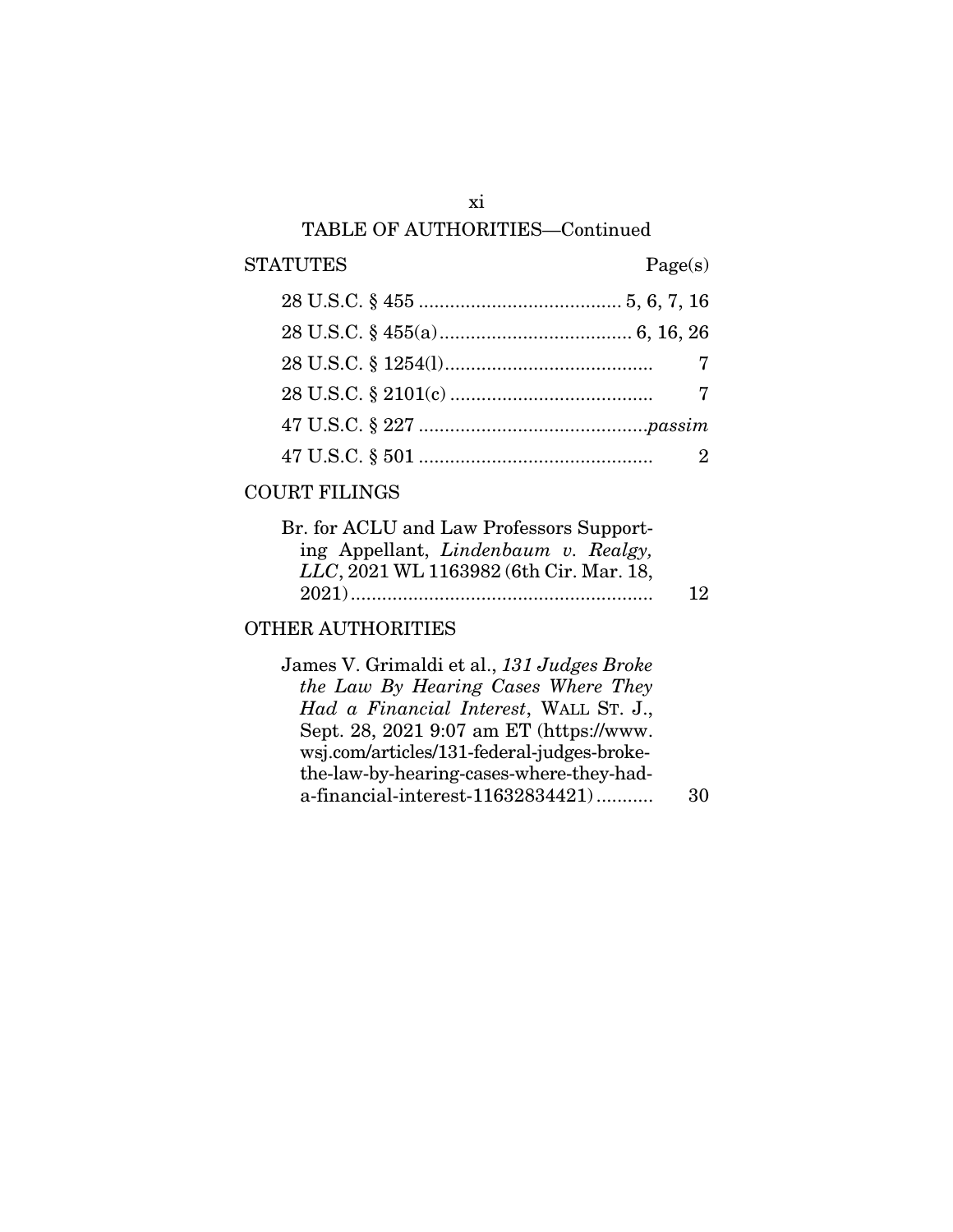#### PETITION FOR WRIT OF CERTIORARI

This case presents two questions of far-reaching importance regarding the First Amendment, severability doctrine (particularly, how it operates in conjunction with unique conduct-*permitting* provisions), retroactivity, and recusal. Review is required to provide much needed clarity, resolve two circuit splits and—most critically—close the constitutional loophole the Sixth Circuit's decision created. Review is particularly critical now, during an era when legislatures have attempted to draft laws to exploit other such loopholes and where the public increasingly views the judiciary as a political body.

The first question asks the Court to decide whether a historically discriminatory speech restriction can nonetheless be enforced to punish speech that occurred during the time it unconstitutionally discriminated. It also strikes at the core of how courts should analyze severance and the First Amendment. Here, Respondent haled Realgy into court on allegations it violated the TCPA's robocall restriction when it purportedly called her twice. *See* 47 U.S.C. § 227(b)(1)(A). Those calls occurred while the robocall restriction was, according to this Court, unconstitutionally contentdiscriminatory—while it impermissibly favored government speech "over political and other speech" because it contained an exception for certain governmentfavored speech. *AAPC*, 140 S. Ct. at 2341.

Realgy moved to dismiss. It argued that binding precedent from this Court prohibits imposing liability under a speech restriction that was, as a historical fact, unconstitutionally discriminatory at the time of the speech. Realgy also argued that *AAPC* severed the government debt exception prospectively, because using retroactive severance to treat the exception as a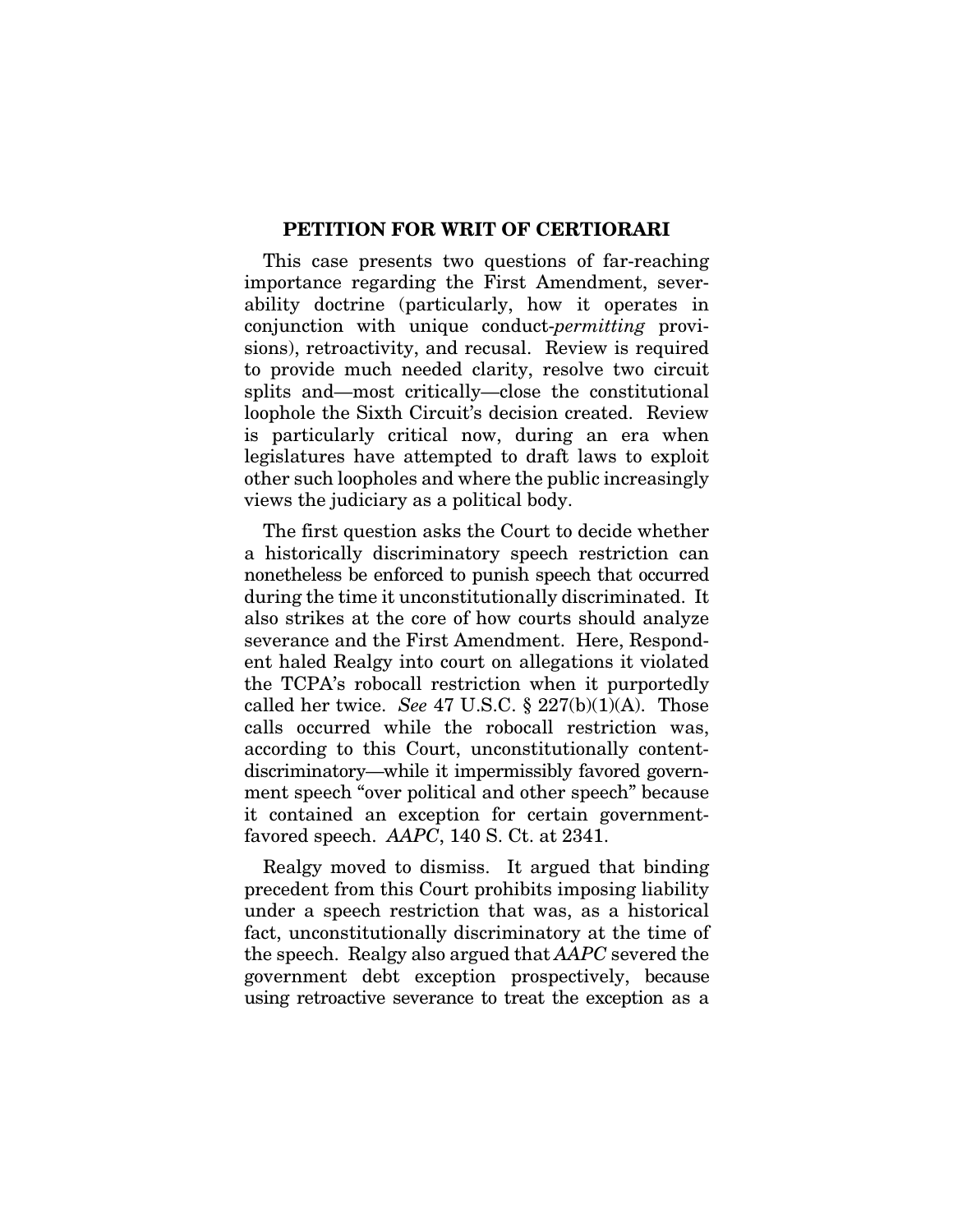nullity that never existed and never perpetrated real world harm is both constitutionally and logically untenable—just as it would be incoherent to state that severing a provision that rendered a criminal sentencing regime unconstitutional would cure all the harm that occurred under sentences imposed during the preseverance regime.

Engaging in this type of legal fiction ignores that the discriminatory robocall restriction *in fact* existed and governed speech unequally. And, treating the severance as retroactive creates an additional, unsolvable problem. Because it would mean that the exemption government debt collectors relied on to make robocalls was never legally effective, it would impose crushing ex post facto liability—potentially criminal<sup>1</sup> in nature for every call made by those collectors pursuant to the exemption that was on the books.

The Sixth Circuit disagreed. It held that liability can be imposed under an unconstitutionally discriminatory speech regime—but it did not address the authority Realgy cited from this Court that mandates a contrary conclusion. It took an absolutist (and erroneous) approach, declaring that severance is *always*  retroactive. In doing so, it ignored: (a) this Court's pronouncement that severance should be prospective where constitutional concerns compel that Congress could only effect prospective severance via a severability clause, which is the source of the judiciary's power to sever; and (b) the test this Court set forth to make that determination—a test the Sixth Circuit did not apply. *See Sessions v. Morales-Santana*, 137 S. Ct. 1678, 1701 (2017) (holding that "as the Government suggests, [the severed version of the statute] should

<sup>1</sup> *See* 47 U.S.C. § 501.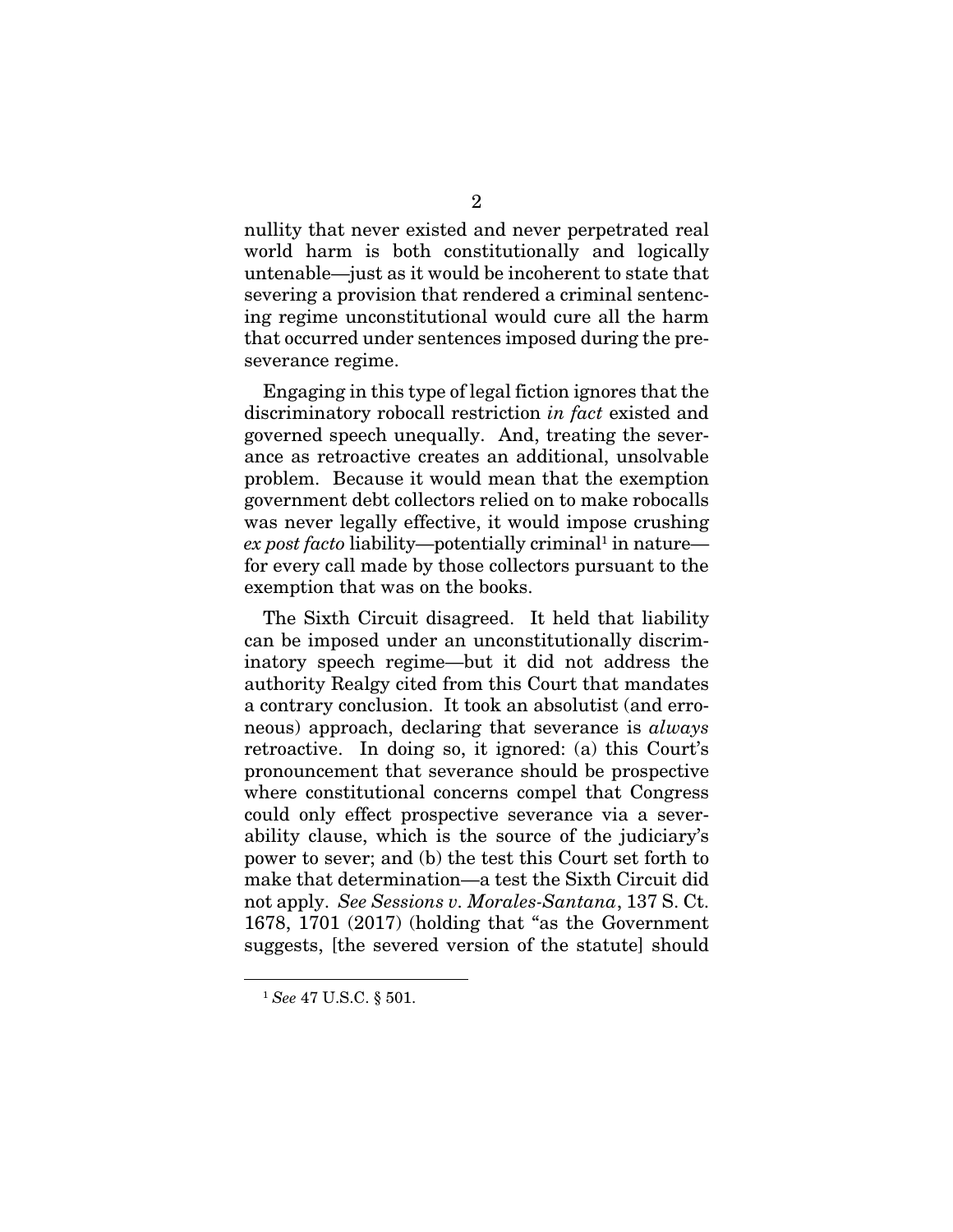apply, prospectively" because applying it retroactively would create other constitutional problems that Congress could not lawfully enact by legislation). It then acknowledged that treating the amended robocall restriction as if it did not exist would subject government debt collectors to *ex post facto* liability for exempt speech in violation of Due Process.

The Sixth Circuit attempted to solve that dilemma by invoking fair notice—a doctrine that prohibits punishment without adequate notice of illegality. The Sixth Circuit reasoned that although favoring government speakers over others was the *exact same* disparate treatment *AAPC* found unconstitutional¸ creating disparate treatment via fair notice somehow allays First Amendment concerns. For the Sixth Circuit, fair notice is always speech neutral—even though the only way to tell whether the fair notice doctrine applies is to first evaluate the content of the speech at issue (whether it is government debt collection speech or something else). The Sixth Circuit also ignored that its conclusion would throw innocent government debt collectors to the wolves, forcing them to defend against trillions of dollars worth of class actions and argue, case by case, that the fair notice doctrine bars recovery.

*Lindenbaum* ignores binding First Amendment precedent, muddies severability doctrine beyond recognition, and provides a roadmap for legislative abuse. By enforcing unconstitutional speech regimes and declaring that severance is always retroactive such that it purportedly wipes away all constitutional harm that occurred during the time the statute was unconstitutional, *Lindenbaum* creates a constitutional loophole. It allows legislatures to pass discriminatory exceptions to speech restrictions—including abhorrent exceptions that favor a political party, race, or other category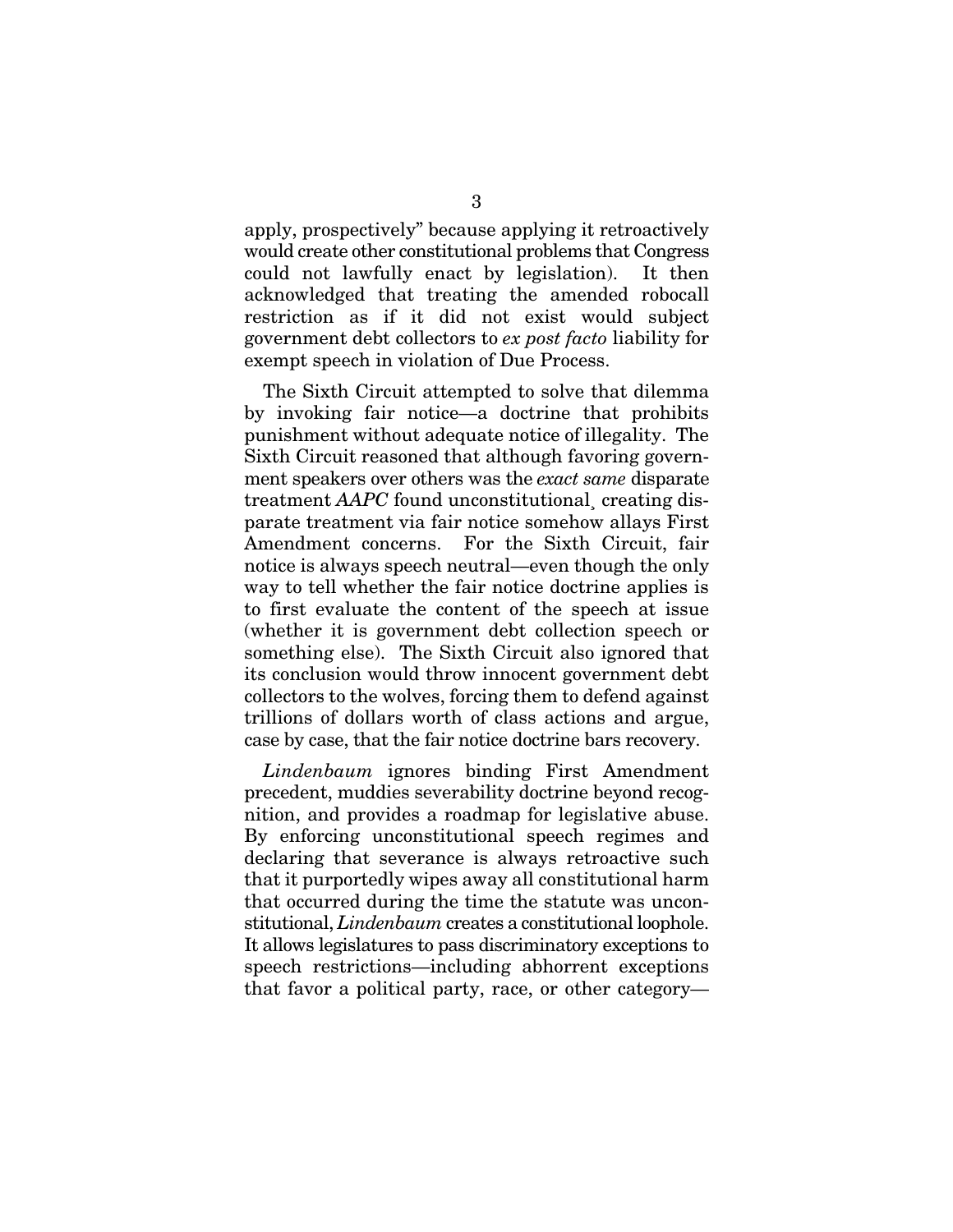and then enforce those restrictions in a discriminatory way until this Court severs the exception. This injustice is laid bare by the necessary results of *Lindenbaum*'s analysis.

Consider the following example. Washington D.C. amends its time, place, and manner protesting restrictions to permit pro-choice protests during restricted hours. Two protesters—one pro-life and one pro-choice—are arrested under the amendment for protesting outside the White House after 11 pm. If *Lindenbaum* is correct, the pro-life protester's conviction must stand, even if the Supreme Court finds the exception unconstitutional and severs it from the statute. The pro-choice protester, on the other hand, is entirely immune from liability because he lacked fair notice that his conduct was illegal.

The law is clear that this type of constitutional bypass is incompatible with the First Amendment. *See, e.g.*, *Grayned v. City of Rockford*, 408 U.S. 104, 107 n.2 (1972) (reversing conviction even though legislature severed unconstitutional provision because the Court must "[n]ecessarily[] . . . consider the facial constitutionality of the ordinance in effect when [the defendant] was arrested and convicted"); *R.A.V. v. St. Paul*, 505 U.S. 377, 396 (1992) (reinstating dismissal of charges for cross-burning because statute was content-discriminatory, regardless of fact that conduct could be prosecuted under another statute that was not content-discriminatory); *Sessions*, 137 S. Ct. at 1699 n.24 ("a defendant convicted under a law classifying on an impermissible basis may assail his conviction without regard to the manner in which the legislature might subsequently cure the infirmity").

These decisions make clear that the constitutional harm of chilling speech cannot be undone by judicial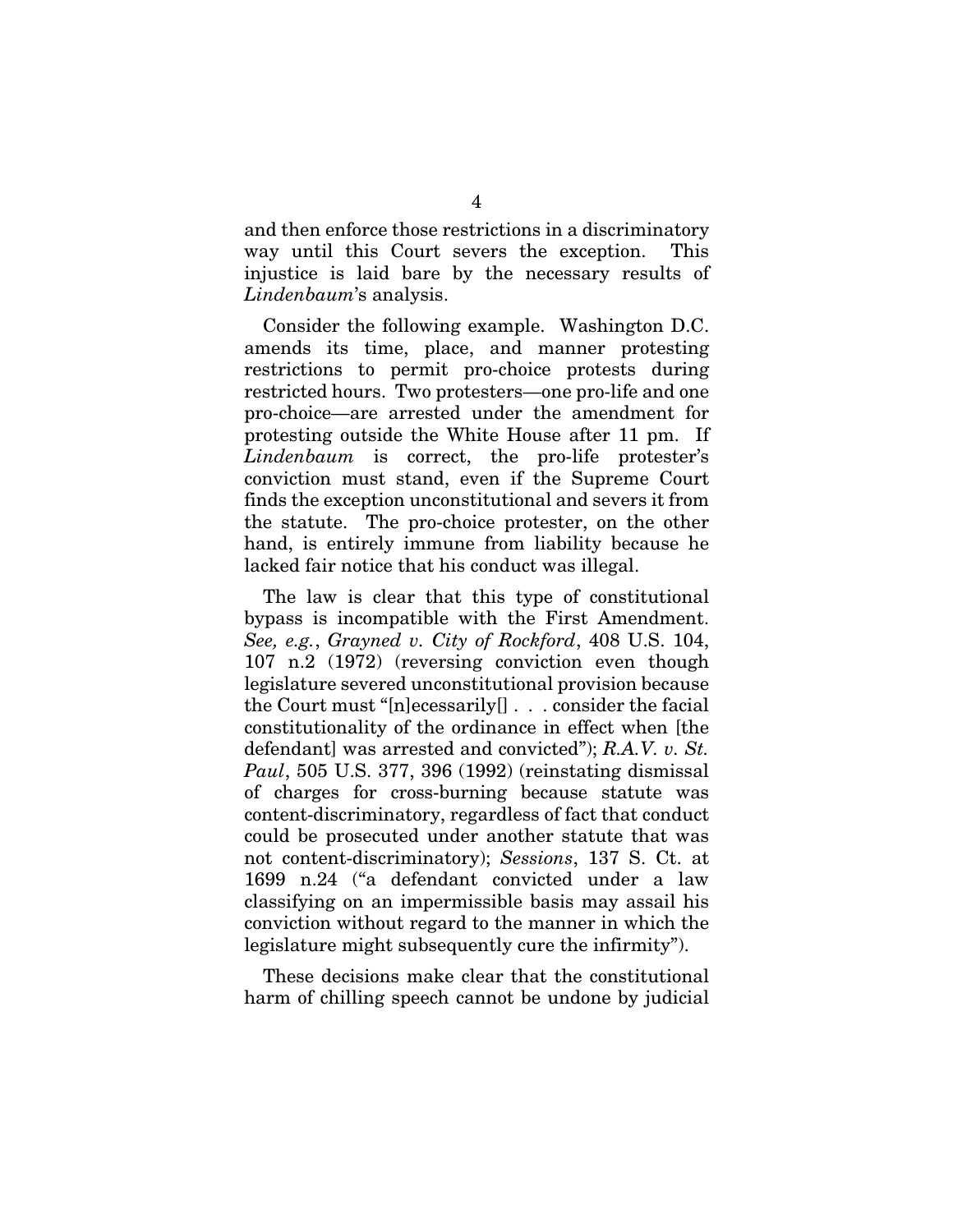decree, which would ignore the here-and-now injury that has already occurred to the disfavored speaker. For example, if a government debt collector had been sued alongside Realgy in this case, she would have been immediately dismissed with prejudice under the exception that actually existed at the time. That speech discrimination—evidenced by the countless number of lawsuits faced by non-government debt collectors prior to *AAPC* while such collectors were immune—cannot be undone. The speech has already been chilled because the exception existed as a historical fact and people ordered their lives based on it. *See Seila Law LLC v. Consumer Fin. Prot. Bureau*, 140 S. Ct. 2183, 2196 (2020) (holding person subject to unconstitutional agency's power suffers from "here-and-now" injury despite subsequent severance of unconstitutional provision and remanding for consideration of "whether . . . [post-severance] ratification in fact occurred and whether, if so, it is legally sufficient to cure the constitutional defect"); *see also United States v. Arthrex, Inc.*, 141 S. Ct. 1970, 1987 (2021) (remedy for constitutional harm that occurred pre-severance must be "tailored" to the constitutional harms). Because the consequences of the path taken by the Sixth Circuit are dire, *Lindenbaum* should be reviewed.

The second question concerns the circumstances under which a judge is required to recuse under 28 U.S.C. § 455 where she stands to personally benefit from the outcome of the case. Realgy sought recusal of Judge Branstetter Stranch, one of three judges on the Sixth Circuit panel, immediately upon learning that her husband and son are owners of a small, closelyheld plaintiff's firm, Branstetter Stranch, that is actively prosecuting class action cases within the Sixth Circuit under the specific TCPA sub-sub-sub section challenged in *Lindenbaum* (the robocall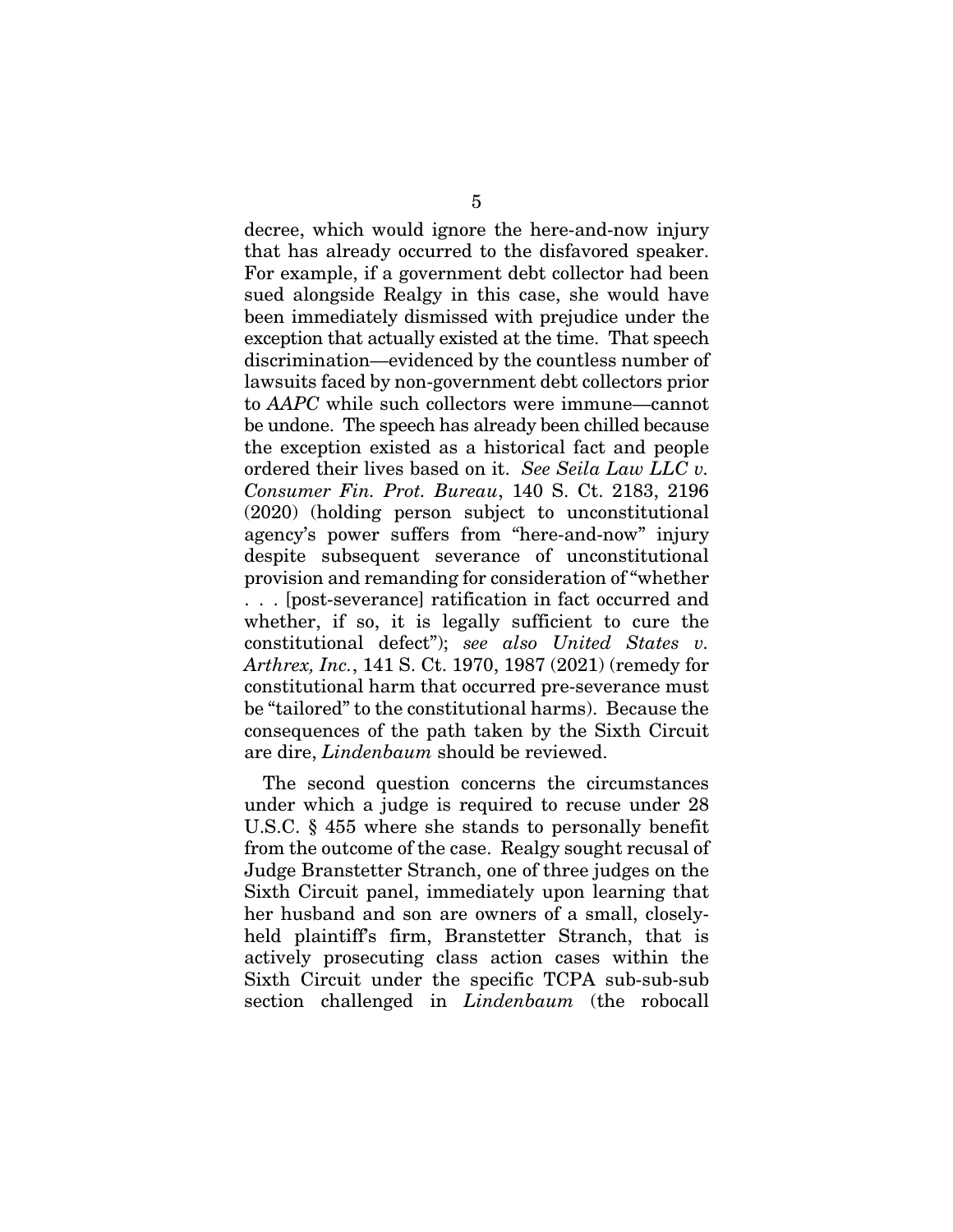restriction), a practice that has netted millions in past contingency payouts to the firm. Though she would clearly and directly benefit financially from a ruling reversing the district court and permitting liability under the robocall restriction during the time it was discriminatory—thus permitting Branstetter Stranch to continue pursuing their pending TCPA class actions under the robocall restriction they currently had pending—Judge Branstetter Stranch elected to ignore the recusal statute. But Congress's mandate is clear: it *requires* recusal in "any proceeding in which a judge's impartiality might reasonably be questioned." 28 U.S.C. § 455(a).

Emblematic of a disconcerting trend of judicial abdication toward mandatory recusal obligations, the panel brushed aside the facts at bar and conclusorily stated that "a reasonable, objective person would not question Judge Stranch's impartiality." App. 113a. The facts dictate otherwise, and if the passive ownership of a small amount of stock requires recusal, the circumstances presented in *Lindenbaum* surely do.

The question presented here—whether a judge must recuse when she stands to benefit personally and directly to the tune of hundreds of thousands or millions of dollars by ruling in a certain way—therefore also warrants review. Without such review, Realgy has no remedy and no way to ensure 28 U.S.C. § 455 is followed, given Judge Branstetter Stranch participated in deciding the motion to recuse her and there is no neutral appellate mechanism other than review by this Court.

#### OPINIONS BELOW

The Sixth Circuit's opinion is reported at 13 F. 4th 524 and reproduced at App. 114a-126a. The Sixth Circuit's order denying Realgy's motion seeking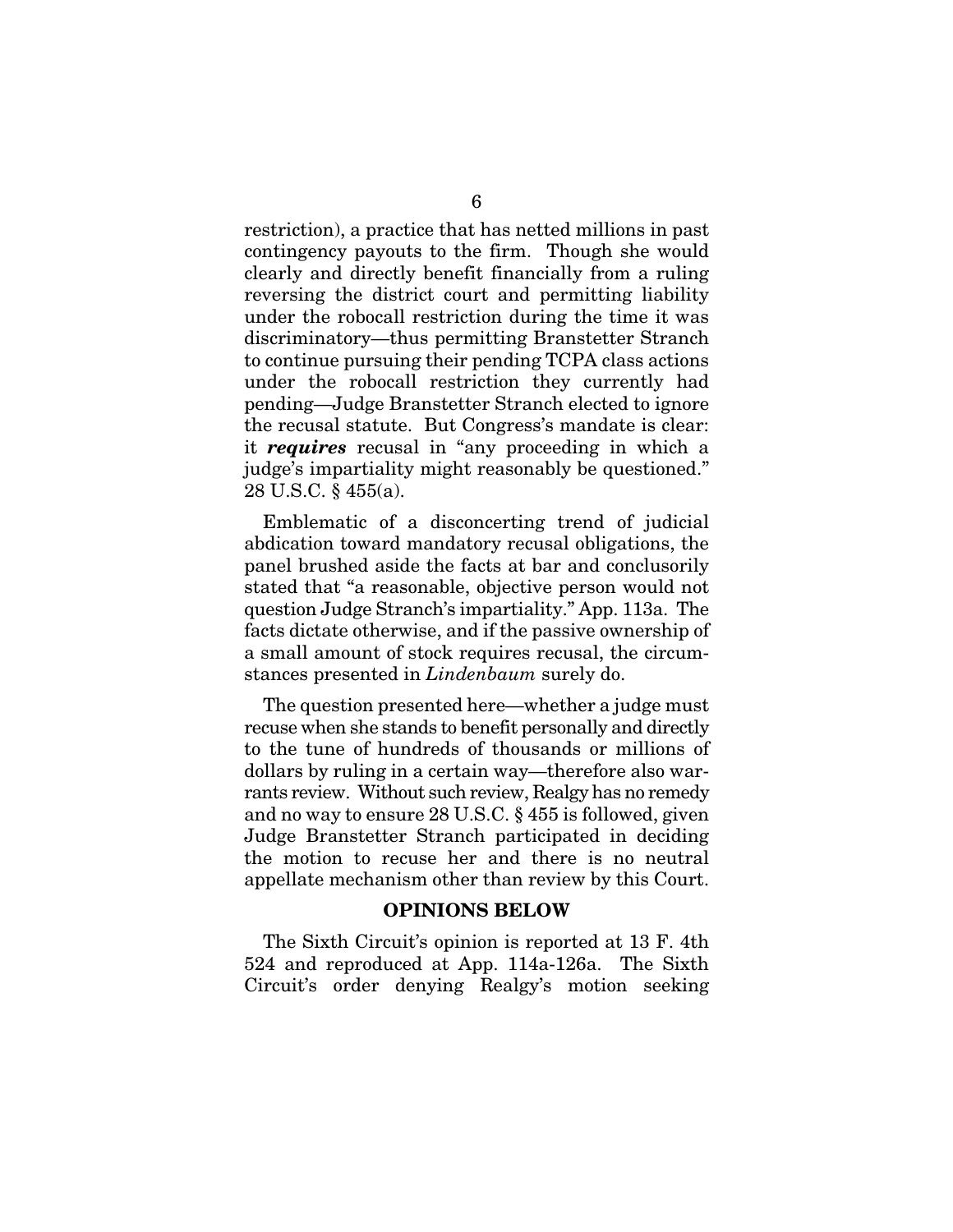recusal is unreported and reproduced at App 111-113. The district court's order granting Realgy's motion to dismiss is reported at 497 F. Supp. 3d 290 and reproduced at App. 1a-17a.

#### JURISDICTION

The Sixth Circuit issued its final opinion and judgment on September 9, 2021. Realgy did not petition for rehearing. The mandate issued on October 4, 2021. This Court therefore has jurisdiction under 28 U.S.C. § 1254(1) and 28 U.S.C. § 2101(c).

## CONSTITUTIONAL AND STATUTORY PROVISIONS INVOLVED

The First Amendment provides, in relevant part: "Congress shall make no law . . . abridging the freedom of speech, or of the press." U.S. Const. amend. I.

The Fifth Amendment provides, in relevant part, that no person shall "be deprived of life, liberty, or property, without due process of law." U.S. Cont. amend. V.

Article 1 of the U.S. Constitution provides, in relevant part: "No Bill of Attainder or *ex post facto* Law shall be passed." U.S. Const. Art. I, § 9, cl. 3.

The relevant provisions of the TCPA, 47 U.S.C. § 227, are reproduced at App. 128a-137a.

The relevant provisions of 28 U.S.C. § 455 are reproduced at App. 138a-141a.

#### STATEMENT OF THE CASE

1. Between 2015 and July 2020, Congress required companies like Realgy to curb their speech to comply with the TCPA's robocall restriction. Congress did not impose the same speech restriction on those who placed calls to collect government debts during that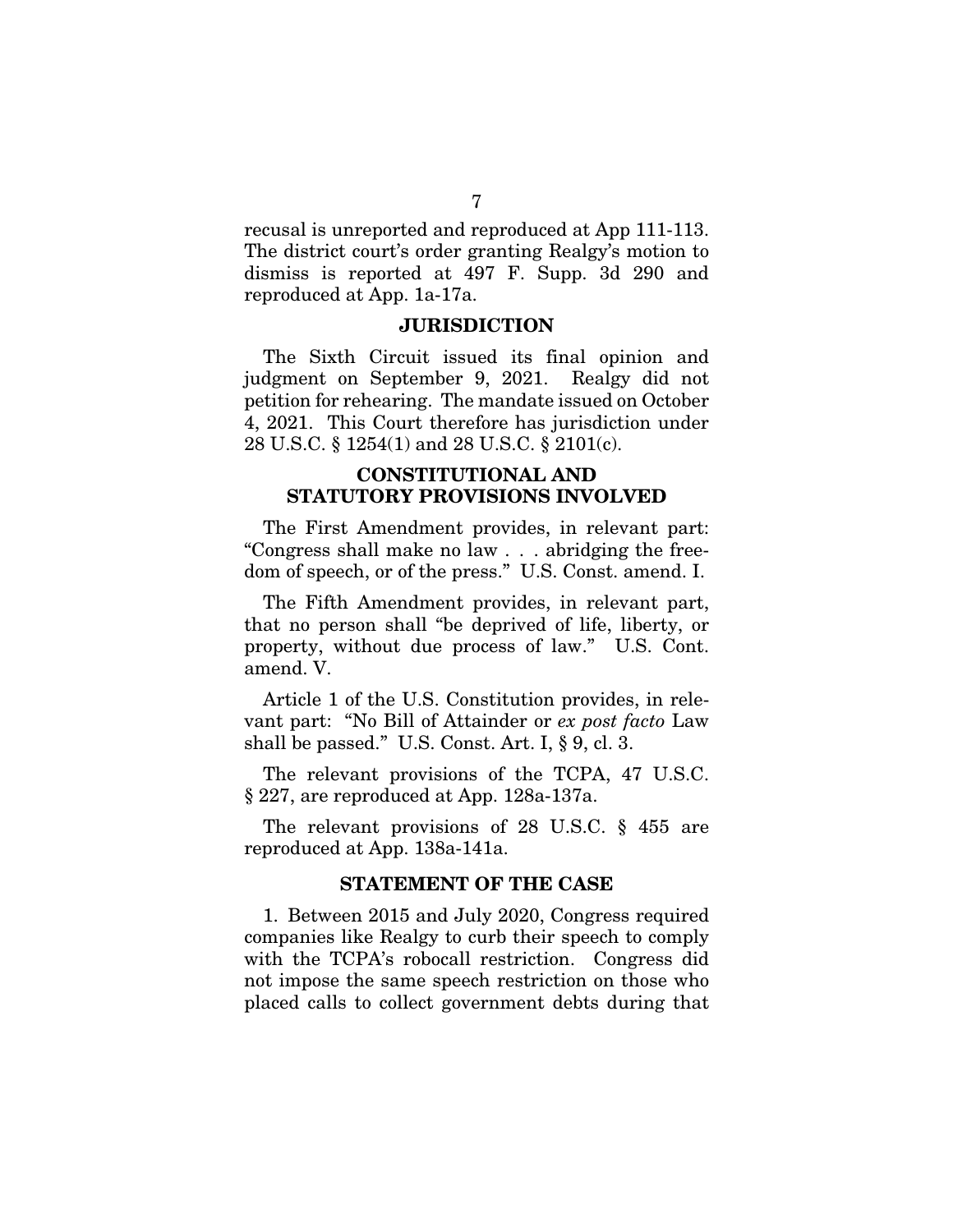period; rather, they were exempt from liability under a speech-permitting amendment to the robocall restriction. As a result of this disparity, companies like Realgy faced trillions of dollars in TCPA lawsuits and enforcement actions for the same speech that government debt collectors were permitted to engage in at will. Many of the would-be claims against the exempted government speakers are now forever barred by the TCPA's four-year statute of limitations, a speech inequity that can never be cured, because the government speakers were exempted for that period of time, whereas the private actors were repeatedly subject to suit.

2. In *AAPC*, this Court addressed a prospective challenge to the robocall restriction—specifically, whether the addition of the government debt exception to the TCPA's robocall restriction rendered the restriction unconstitutional such that it could not be enforced going forward. 140 S. Ct. at 2343, 2346-47. The opinion was fractured, but a majority explained the robocall restriction was an unconstitutional contentbased speech restriction, when combined with the government debt exception, because the addition of the speech-permitting exception meant the restriction favored government speech "over political and other speech" in violation of the First Amendment. *Id.* at 2343, 2346-47.

Writing for a plurality, three members of the Court (Justices Kavanagh, Alito, and Chief Justice Roberts) then addressed how to remedy this unequal treatment problem going forward. *Id.* Recognizing that the "Court's "remedial preference . . . has been to salvage rather than destroy the rest of the law passed by Congress," the Court determined that the statute could be restored to constitutional health by severing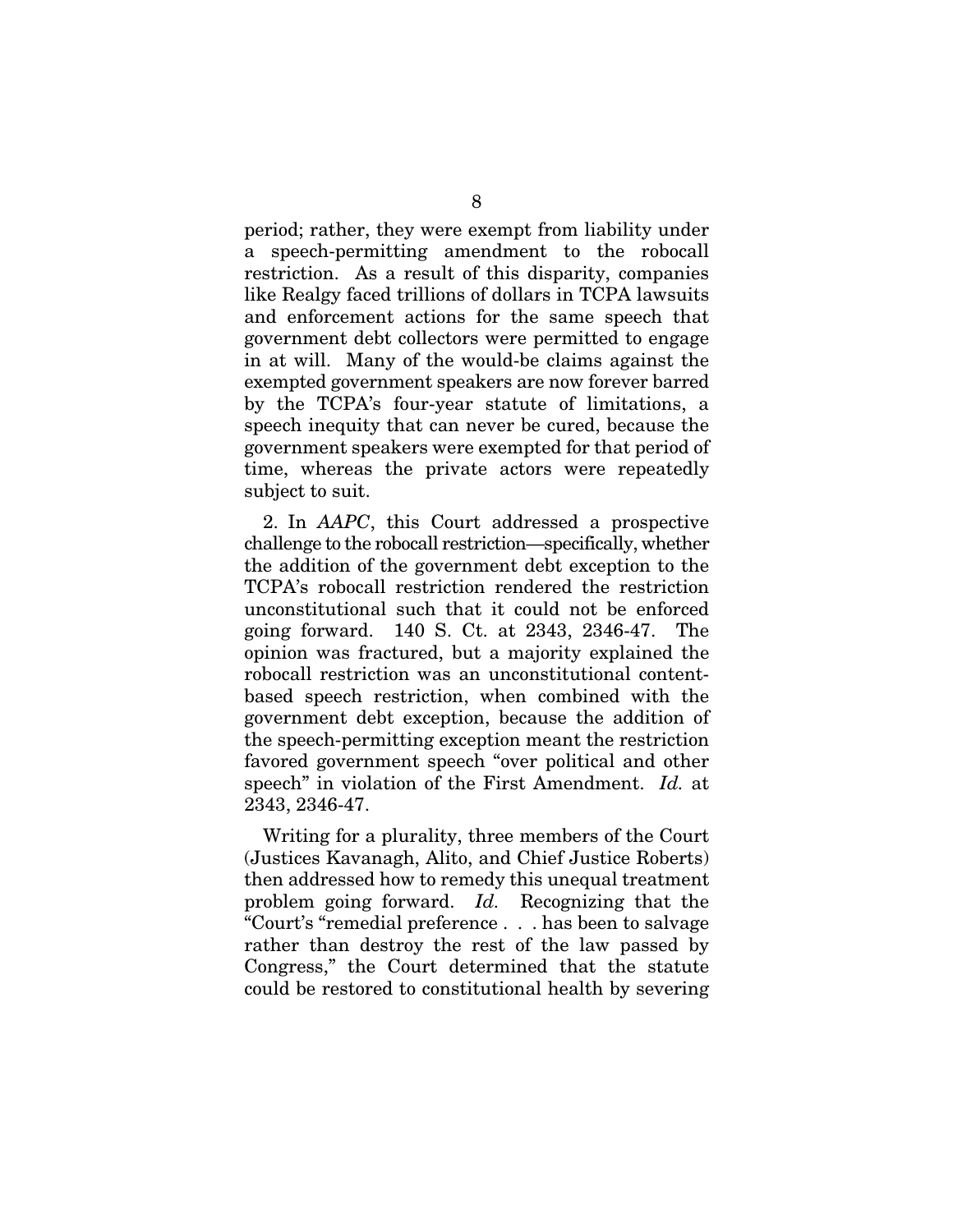the government debt exception. *Id.* at 2350-5. Although that approach did not allow the *AAPC*  petitioners to make calls going forward, it "fully address[ed]" the "unequal treatment" injury that was "at the heart of their suit," since their suit only sought prospective relief. *Id.* at 2355.

The Court did not specifically decide the impact of its decision on pending lawsuits like this one, where a plaintiff seeks to impose liability for calls made while the restriction was unconstitutionally discriminatory. *Id*. at 2355 n.12. Nor did the Court have occasion to address that question. The parties did not brief or argue the issue because the petitioners' challenge was prospective and there was no underlying litigation seeking to impose liability. *Id.* 

Members of the Court nonetheless recognized that "shield[ing] only government debt collection calls from past liability under an admittedly unconstitutional law would wind up endorsing the very same kind of content discrimination we [the majority] say we are seeking to eliminate"—favoring government speech over political and other speech. *Id.* at 2365 (Gorsuch, J., joined by Thomas, J., concurring in part and dissenting in part).

3. Prior to *AAPC*, Respondent sued Realgy, alleging that it violated the robocall restriction after she received two calls without consent. App. 1a-2a, 120. All the calls allegedly occurred while the robocall restriction was unconstitutional. App. 1a-2a, 5a. Based on these allegations, Respondent claimed that she and the putative class members were entitled to \$1,500 in treble damages for each call. App. 137a.

It is undisputed that had Respondent sued Realgy *and* a government debt collector for this same speech,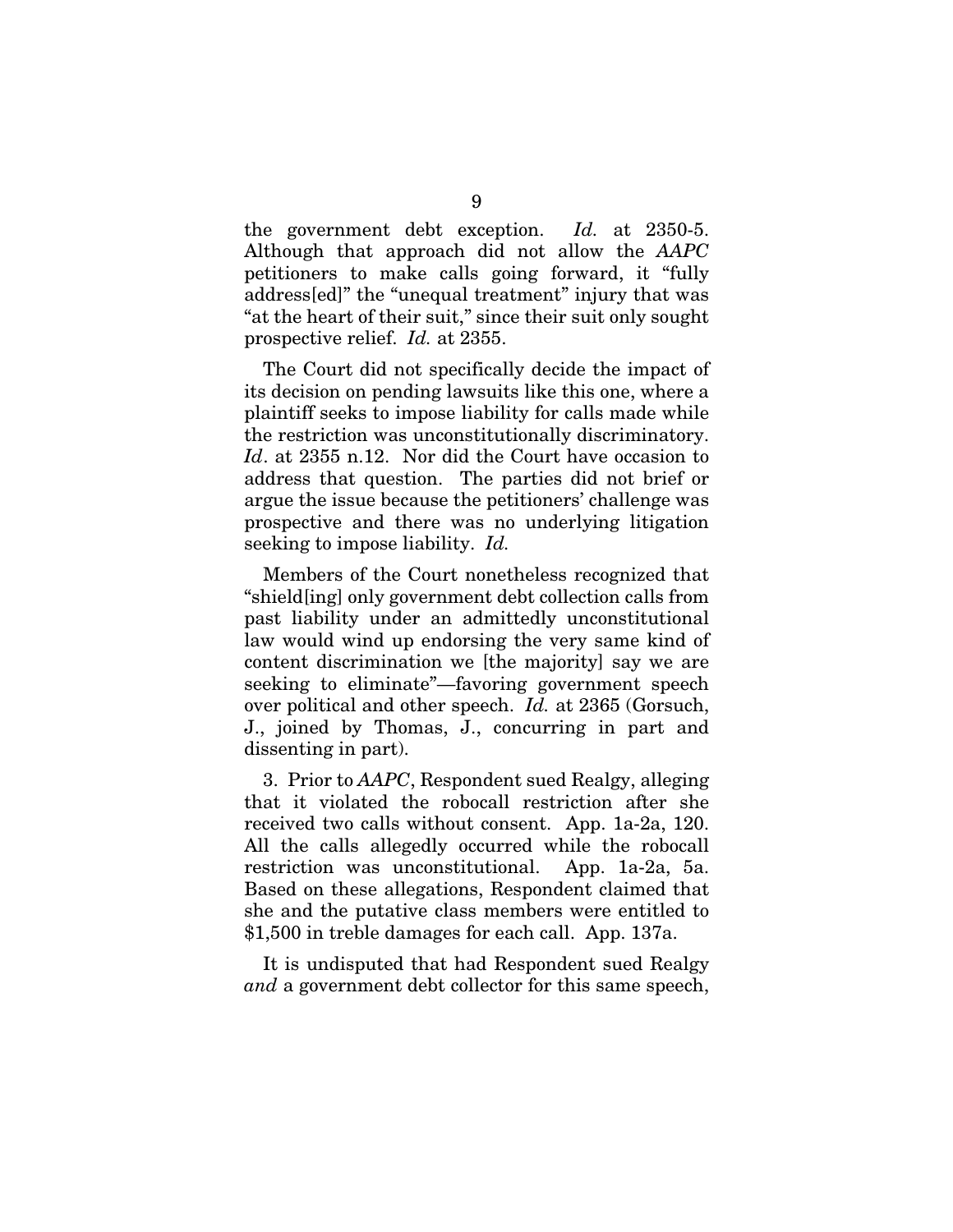Respondent's claims against the debt collector would have been dismissed immediately with prejudice under the then-existing government debt exception.

4. Realgy moved to dismiss because the district court lacked subject matter jurisdiction to enforce the robocall restriction against Realgy, as *AAPC* deemed it unconstitutional prior to the prospective severance of the government debt exception. App. 5a-6a. In opposition, Respondent argued that *AAPC* only deemed the exception void *ab initio* and retroactively removed it as if it never existed. App. 6a. Since it was always unconstitutional and thus void, Respondent claimed, government debt collectors were never actually shielded from liability and thus are now liable for speech specifically exempted by Congress. App. 6a.

5. The district court agreed with Realgy and dismissed. App. 6a-16a. It noted that the only way to uphold this Court's "equal treatment" mandate under the First Amendment is to treat the favored and disfavored equally with respect to pre-severance speech. App. 16a. To do otherwise would (as Justice Gorsuch alluded in *AAPC*) perpetuate the same content discrimination the *majority* recognized and cured prospectively in *AAPC*. App. 16a. And because the Respondent's position endorses *ex post facto* liability (potentially criminal liability, *supra* n. 2) for government debt collectors, the district court reasoned, severance must apply prospectively to uphold the constitutional rights of not just Realgy, but government debt collectors themselves. As the district court noted, "[i]t would be an odd result to say the least if the judiciary could accomplish by severance that which Congress could not accomplish by way of amendment" (*i.e.*, retroactive liability for government debt collectors). App. 15a.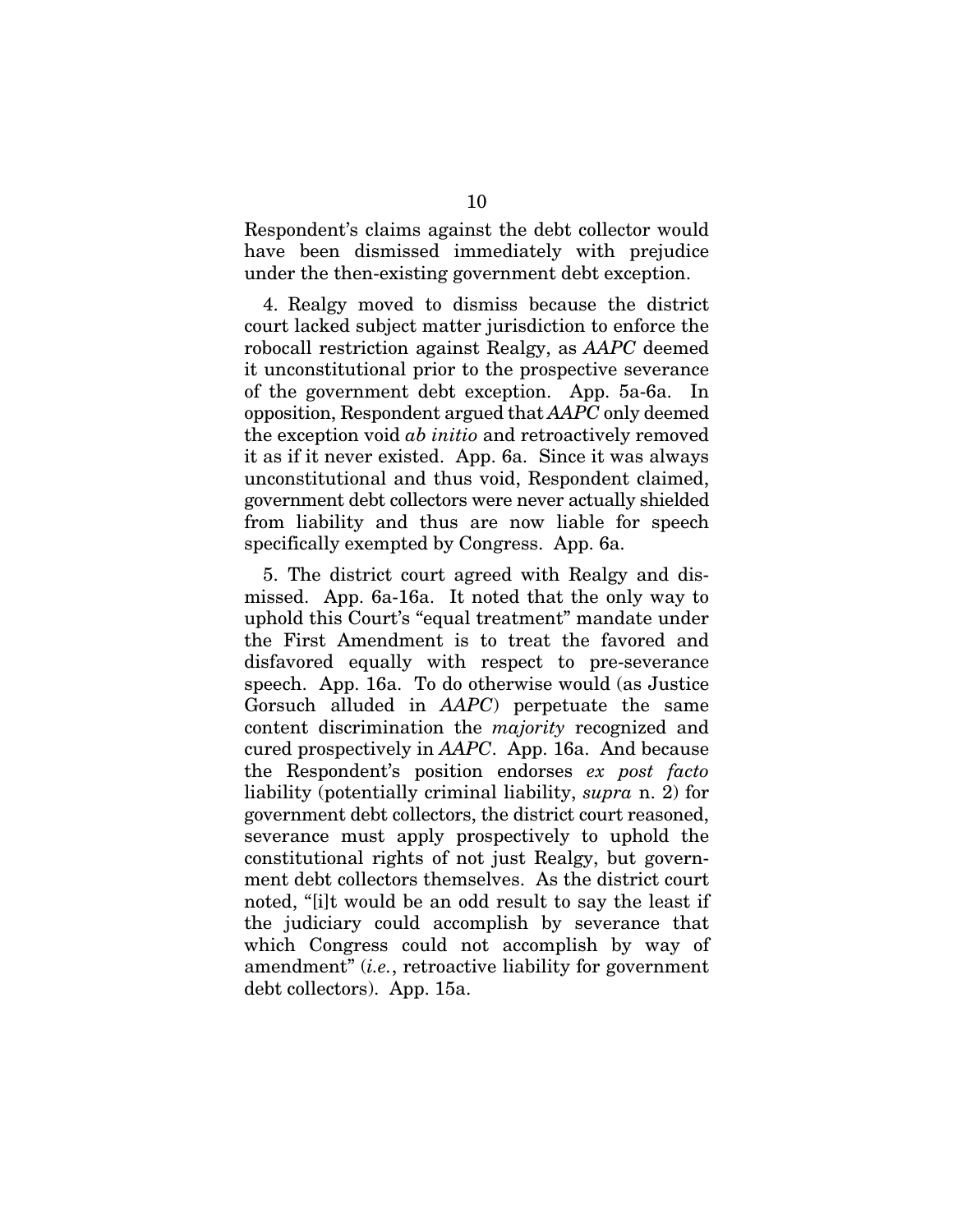6. Respondent appealed. To the Sixth Circuit, she argued that *AAPC* only deemed the 2015 amendment unconstitutional—not the robocall restriction with the amendment, despite *AAPC*'s clear language to the contrary—and severed it retroactively, not prospectively. App. 120a-121a. She again argued that this meant the amendment was void *ab initio* such that it never legally existed, meaning that government debtcollectors could be liable under it for their previously exempt conduct. App. 120a-121a. But in an attempt to avoid the due process and *ex post facto* liability dilemma her position admittedly created, Respondent contended that government debt collectors would not be liable because of the fair notice doctrine: a doctrine that prohibits punishment without sufficient notice of illegality. App. 126a-127a. Thus, for speech made during 2015-2020, companies like Realgy could uniformly face liability for their speech while similarly situated government speakers would be uniformly exempt for theirs. In this manner, Respondent sought to re-impose, through the back door, the *exact same* discriminatory speech restriction that this Court just held unconstitutional: Everyone is liable for their speech except government debt collectors.

7. Realgy reiterated that Respondent's position was constitutionally untenable. Binding Supreme Court precedent makes clear that liability cannot be imposed under a speech restriction that was, as a historical fact, unconstitutionally content-based at the time of the speech, regardless of any subsequent severance, since the harm (including chilling of speech) cannot be undone. *Grayned*, 408 U.S. at 107 n.2. Engaging in the legal fiction that the robocall restriction never contained the exception would necessarily impose unconstitutional *ex post facto* liability on government debt collectors. App. 125a-126a. And attempting to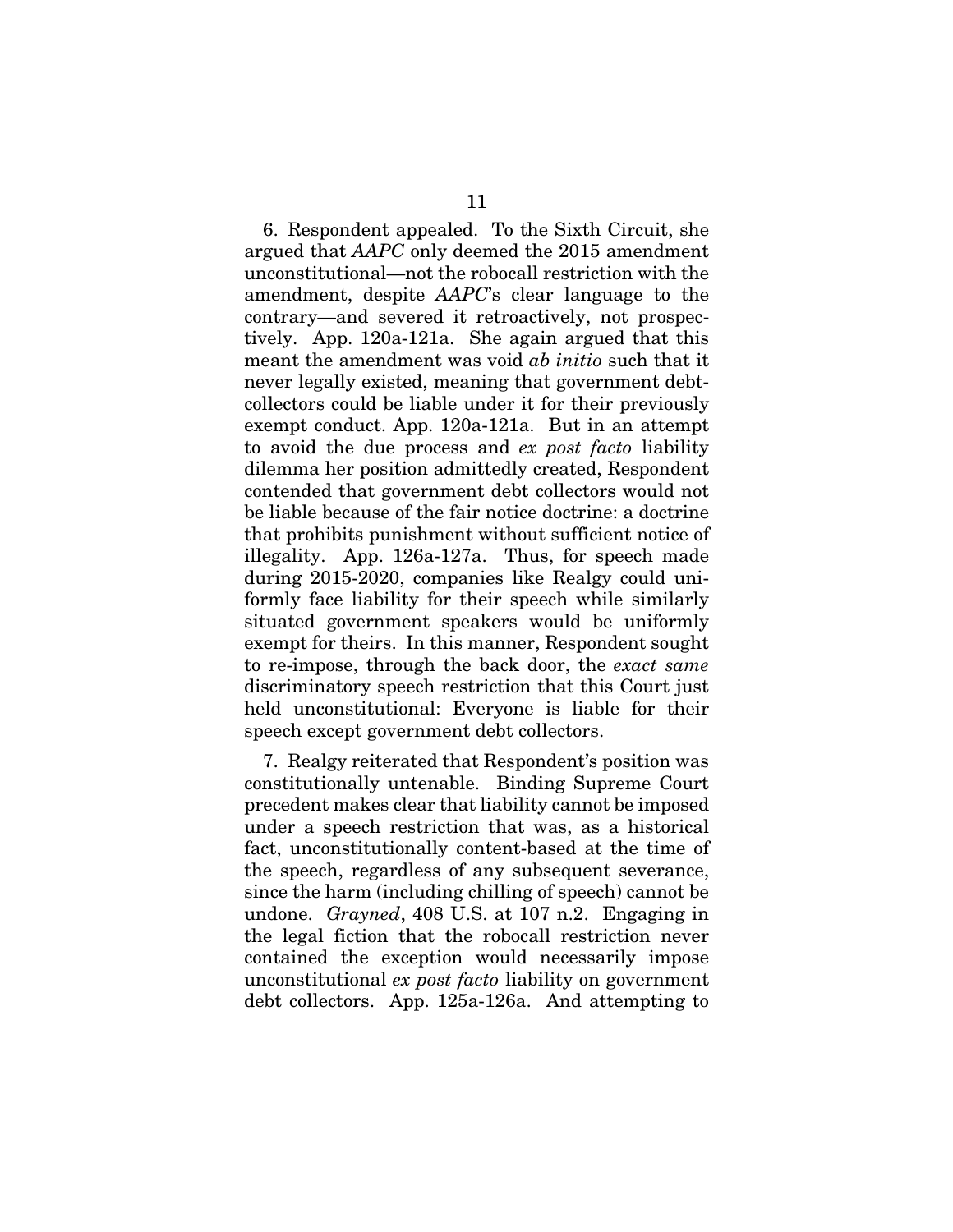solve that constitutional problem by sparing government debt-collectors via fair notice would re-create the same unequal treatment *AAPC* held violated the First Amendment: "favor[ing] debt-collection speech over political and other speech." App. 121a; *AAPC*, 140 S. Ct. at 2343.

Several *amici*—including the ACLU and constitutional law professors, such as Erin Chemerinsky, supported Realgy. Br. for ACLU and Law Professors Supporting Appellant, *Lindenbaum v. Realgy, LLC*, 2021 WL 1163982 (6th Cir. Mar. 18, 2021). They agreed that Respondent's position was constitutionally untenable, because it countenanced the creation of a discriminatory speech regime whereby Congress could enact an exception to any speech restriction for favored groups and then enforce that restriction against disfavored speakers until the Supreme Court cures the law via severance. Even after severance, Congress's illegal purpose would be accomplished for the period the illegal law was on the books: government-favored speakers would be exempt during that period because they lacked fair notice their conduct was equally prohibited, and disfavored speakers would still be subject to crushing civil or criminal liability for the same speech.

8. After briefing, the Sixth Circuit released the names of the judges on the panel, two weeks before argument occurred. App. 23a, 111a. The panel included Judge Jane Branstetter Stranch. App. 111a. Realgy soon discovered that Judge Branstetter Stranch's spouse and son are owners of (and her daughter is also an attorney in) Branstetter Stranch & Jennings PLLC. Branstetter Stranch is a small, closely-held law firm that was then (and is now) representing plaintiffs, including within the Sixth Circuit, seeking to impose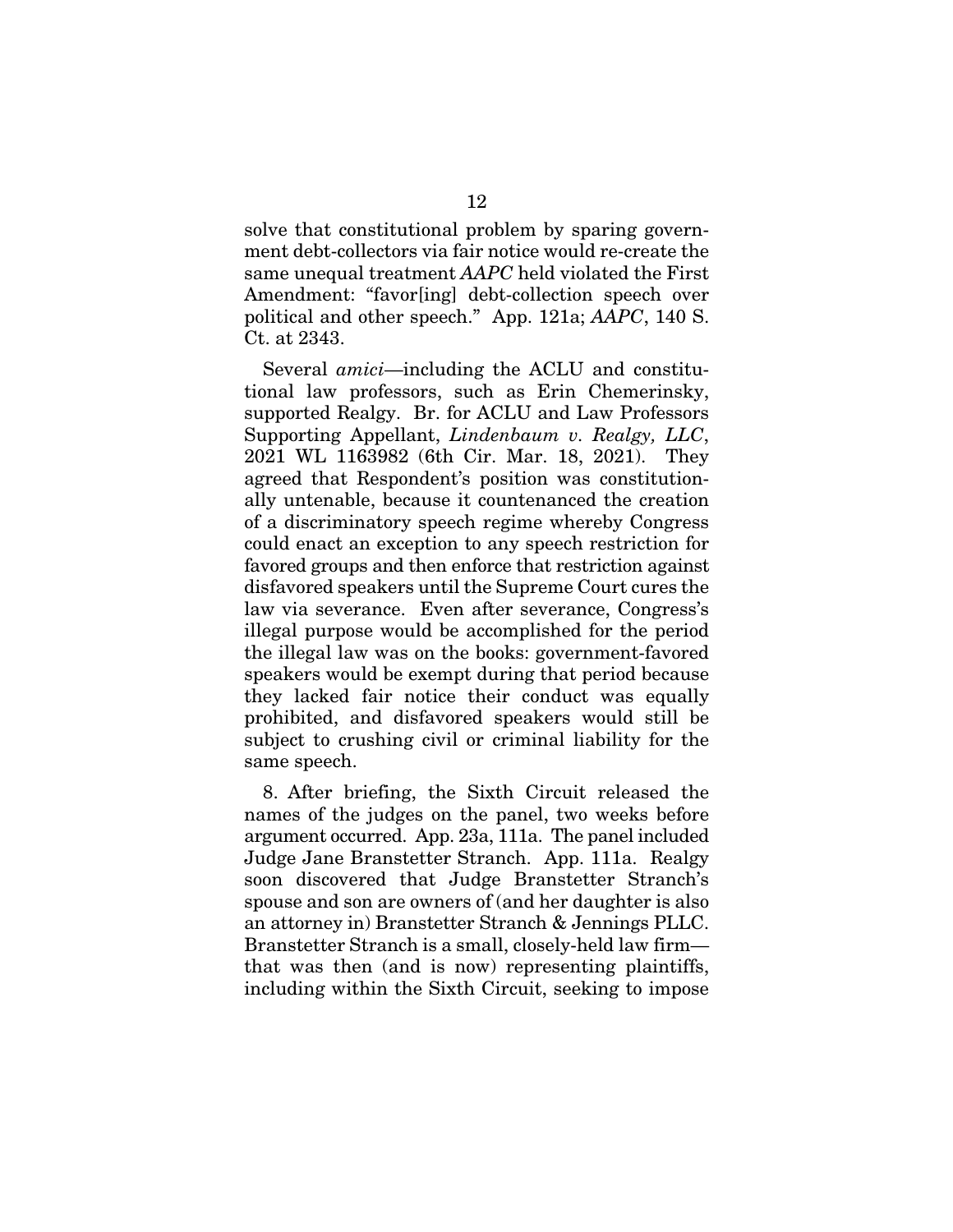class-action liability under the robocall restriction, the exact same sub-sub-sub section at issue here. App. 20a-22a. Realgy moved to recuse Judge Stranch based on an obvious appearance of impropriety: Judge Stranch's husband and two children all work for a firm bearing her name that is currently prosecuting (and actively soliciting for) contingency fee litigation under the TCPA's robocall restriction, which lucrative litigation could have been fully or partially extinguished by a ruling in Realgy's favor. App. 20a-22a. Branstetter Stranch is located primarily in the Sixth Circuit, and it advertises its plaintiff's-side TCPA class action results on its website, noting prominently that it has achieved "multi-million-dollar settlements" in TCPA matters, which presumably resulted in significant payouts to the firm's partnership (and thus Judge Stranch's husband). App. 25a. The firm has filed at least four TCPA class actions since January 1, 2016, that specifically involve liability for calls under the robocall restriction, the exact provision at issue in this case. App. 21a. Two of these cases were pending when the *Lindenbaum*  decision issued, and one is within the Sixth Circuit.

9. Realgy moved to recuse Judge Stranch based on the appearance of impropriety that her inclusion on the panel created, but the Sixth Circuit denied Realgy's motion. App. 111a. It did not dispute any of the facts underlying Realgy's motion but stated that no reasonable lay observer would question Judge Stranch's impartiality. App. 111a-114a.

10. The Sixth Circuit then, with Judge Stranch on the panel and having participated in deliberations for months, reversed the district court on the merits. It reasoned that because courts can only say what the law has always been, severance *always* operates retroactively—even where Congress could not accomplish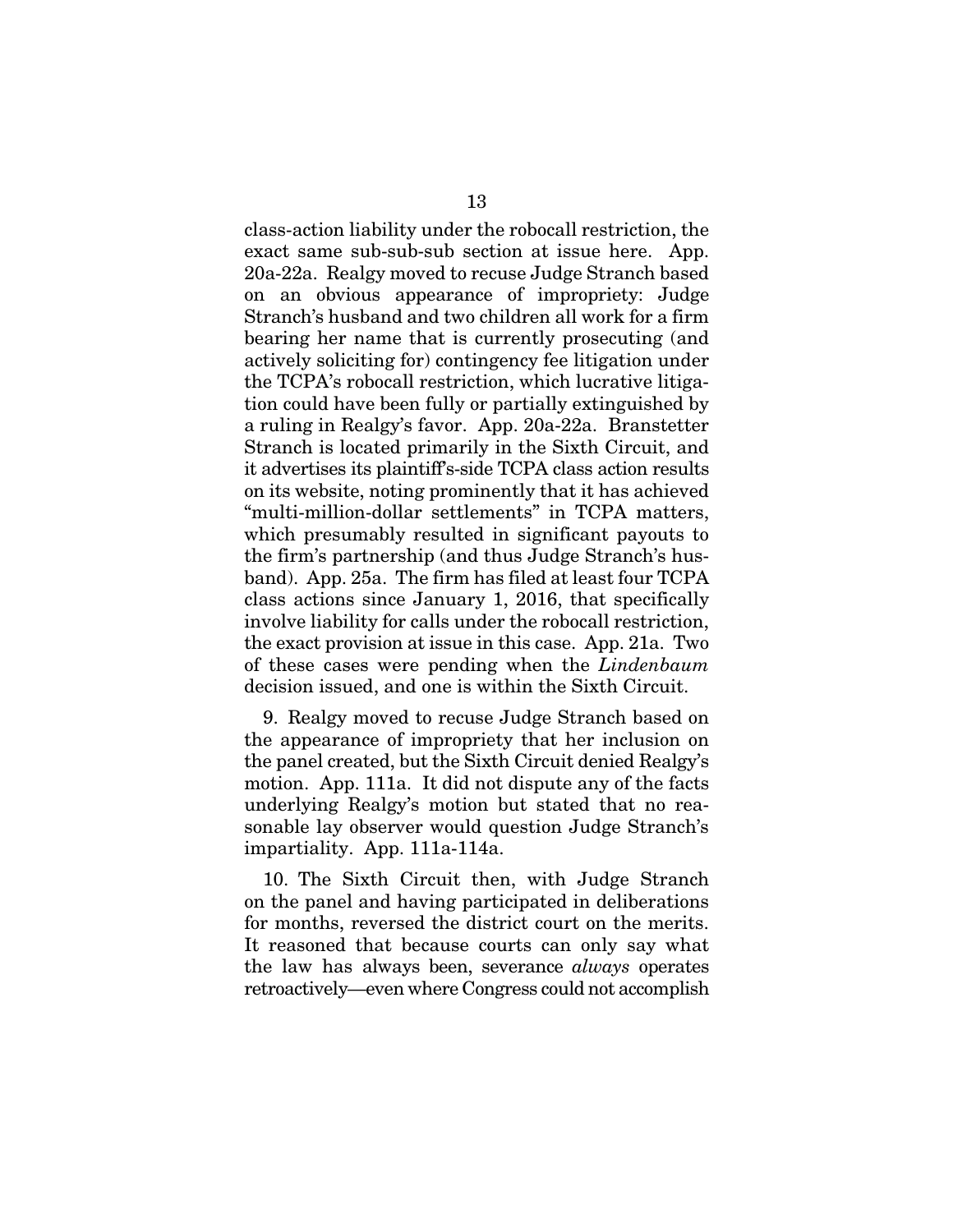retroactive severance by severability clause. App. 122a-124a. And because severance always applies retroactively in an absolutist sense, the robocall restriction (with the amendment) did not ever legally exist. App. 122a-124a. Thus, the panel reached the legally fictive conclusion that there was no real content discrimination at the time of the speech at issue, even though millions of messages were stifled by the discrimination that actually did exist in the U.S. Code for five years. App. 124a-125a.

11. The Sixth Circuit also acknowledged that treating the Restriction as if it did not exist would subject government debt-collectors to unconstitutional liability for exempt speech, as Realgy contended. App. 125a. It reached two other conclusions to combat this problem. Though it asserted (incorrectly) that the issue was not before it, the panel first speculated that the fair notice doctrine might shield government debt collectors from liability. App. 125a-126a. It then concluded that imposing liability against a defendant for its speech but exempting government debt-collectors for theirs does not violate the First Amendment. App. 125a-126a. The panel reasoned that although favoring government speakers over others was the exact same unequal treatment the Supreme Court in *AAPC* found unconstitutional¸ applying the fair notice doctrine did not pose any First Amendment concerns. App. 125a-126a. For the Sixth Circuit, fair notice is always speech neutral—even though the only way to tell whether to even apply the fair notice doctrine is to first evaluate the content of the speech. App. 125a-126a.

## REASONS FOR GRANTING THE PETITION

Granting this petition will give the Court an opportunity to clarify severability doctrine, address a Circuit split, and provide much needed guidance on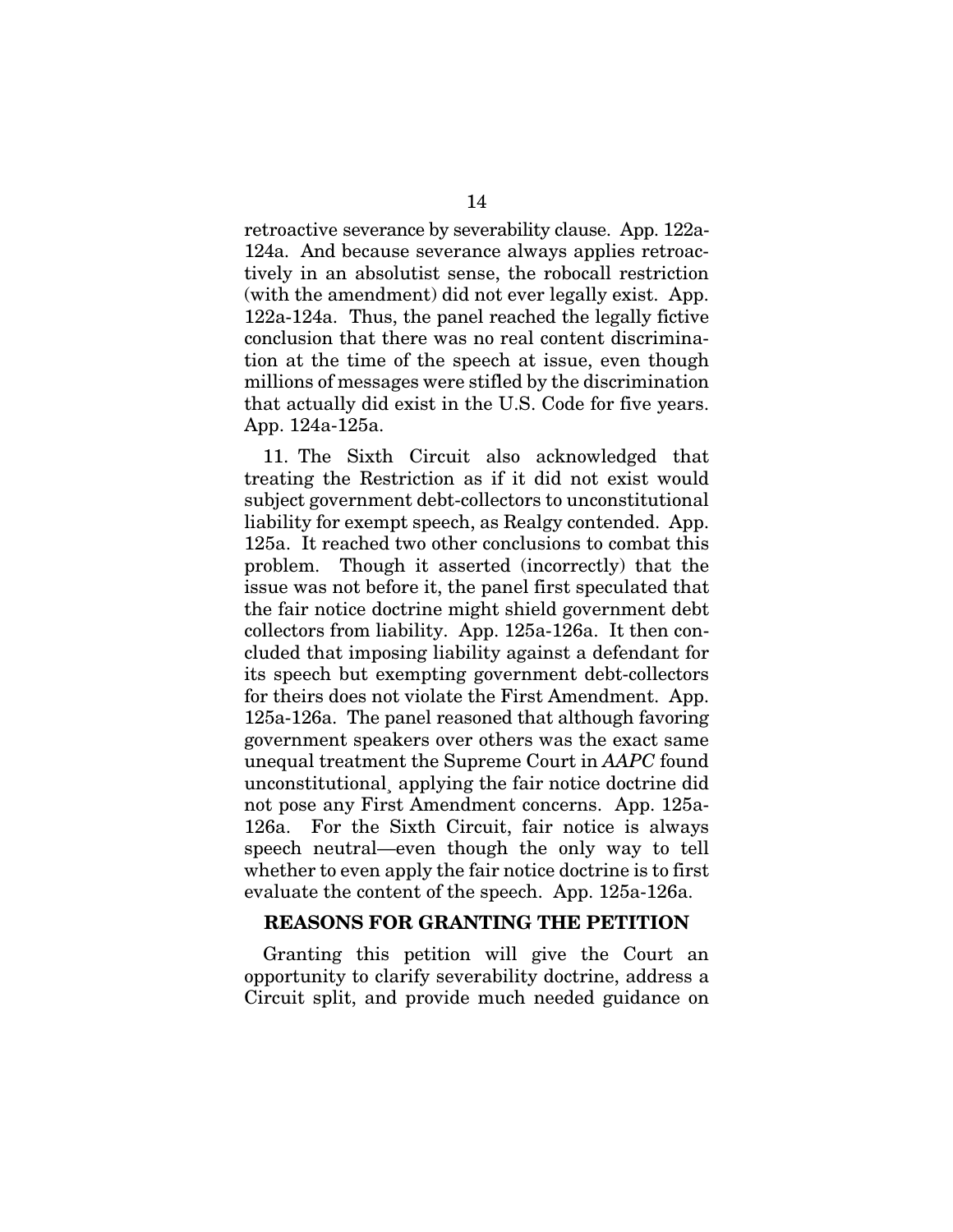the standard for recusal. Both questions presented carry extraordinary consequences for free speech, unequal treatment, and the People's faith that the judiciary will act impartially and uphold Constitutional mandates.

The questions presented are independently worthy, and together they compel review. First, the Sixth Circuit's decision on the merits is deeply flawed and constitutionally untenable. The panel ignored binding precedent from this Court holding that contentdiscriminatory speech restrictions are unenforceable, regardless of subsequent severance. In fact, if the decision below stands, it would be the first instance a Circuit court has *ever* imposed liability under a discriminatory speech restriction without later being reversed by this Court. The decision endorses the creation of discriminatory speech regimes, and it recreates the same unequal treatment the Court deemed unconstitutional in *AAPC* just last year.

Along the same lines, and most gravely, the Sixth Circuit's decision creates a roadmap for legislatures to sidestep the First Amendment. It permits them to enact statutory exceptions to speech restrictions that favor a political party, gender, or ideology and then enforce those laws against disfavored speakers until the Supreme Court cures the law via severance. From inception to the date of severance, favored speakers would be exempt because they lacked fair notice that their conduct was equally prohibited. Though this problem features prominently in Realgy's (and *amici*'s) briefing below, the Sixth Circuit's decision *does not even address* the constitutional loophole created by its decision. This Court's intervention is thus necessary to correct an egregious constitutional error and ensure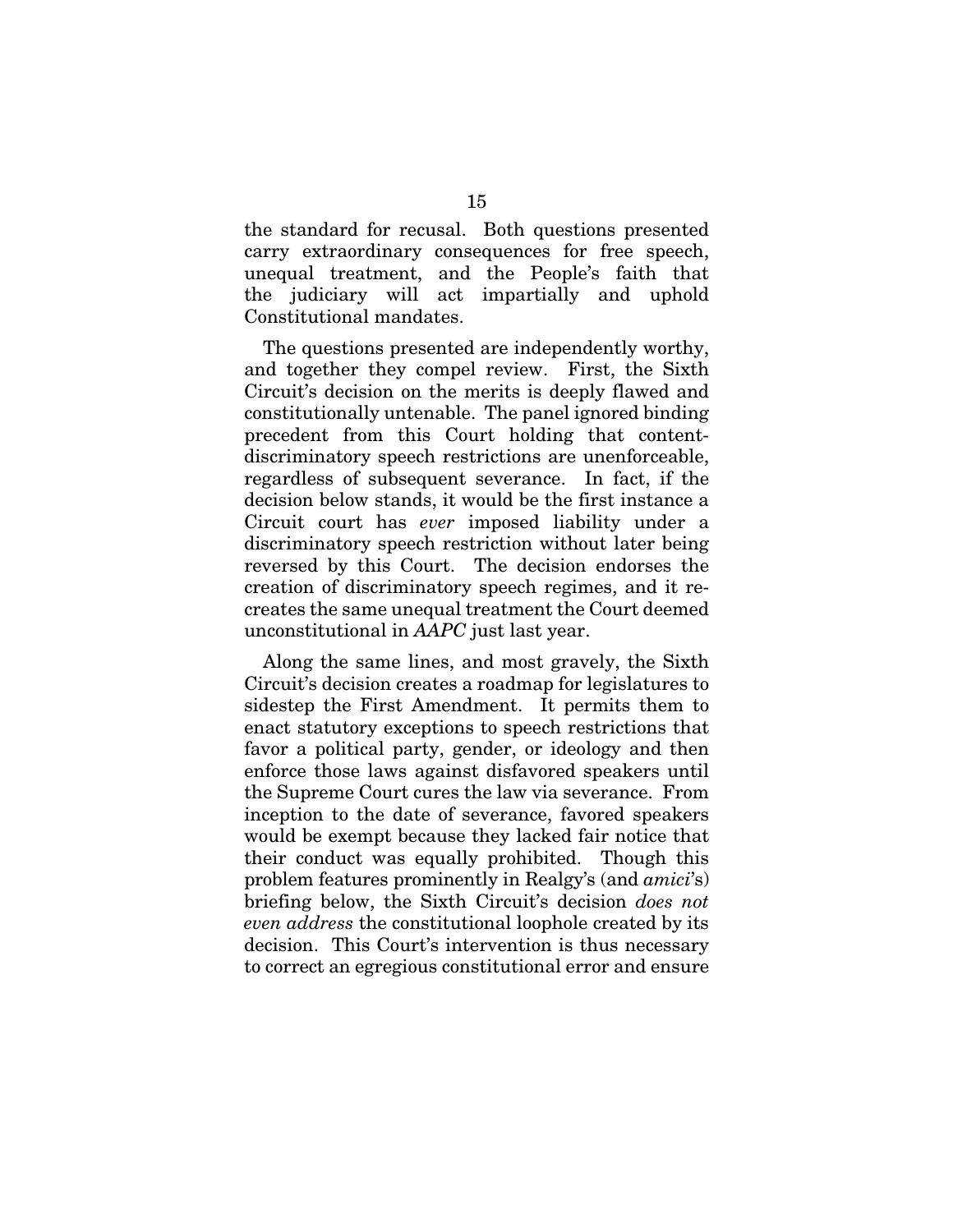that the government is not given license to enact speech regimes that favor its preferred content.

Additionally, Court intervention is needed to clarify the circumstances in which a judge is required to recuse under 28 U.S.C. § 455 where she stands to benefit financially from her decision. Although § 455(a) "clearly mandates . . . a judge err on the side of caution and disqualify [her]self in a questionable case[,]" Judge Stranch's refusal to recuse here is a clear deviation from that standard. *Potashnick v. Port City Const. Co.*, 609 F. 2d 1101, 1112 (5th Cir. 1980). Any reasonable lay person would question her impartiality when made aware that both she and several immediate family members stand to reap a significant financial benefit from her ruling—a benefit far more substantial and immediate than ownership of a small amount of stock in a party, which unquestionably requires recusal. *See id.* 

In sum, each of the questions presented merits review on its own. Reviewing both questions will allow the Court, in one case, to correct the injustice created by *Lindenbaum*, resolve a Circuit split as to each question, and provide long-needed clarity to severability doctrine and the recusal standard. The Court should grant review.

# I. The Court Should Grant Certiorari to Ensure Compliance with this Court's First Amendment and Severance Jurisprudence.

The Sixth Circuit's decision contains several critical constitutional errors. The panel overlooked contrary precedent from this Court in declaring that severance always operates retroactively such that it erases all pre-severance constitutional harm, and when it held that Realgy can be held liable for alleged violations of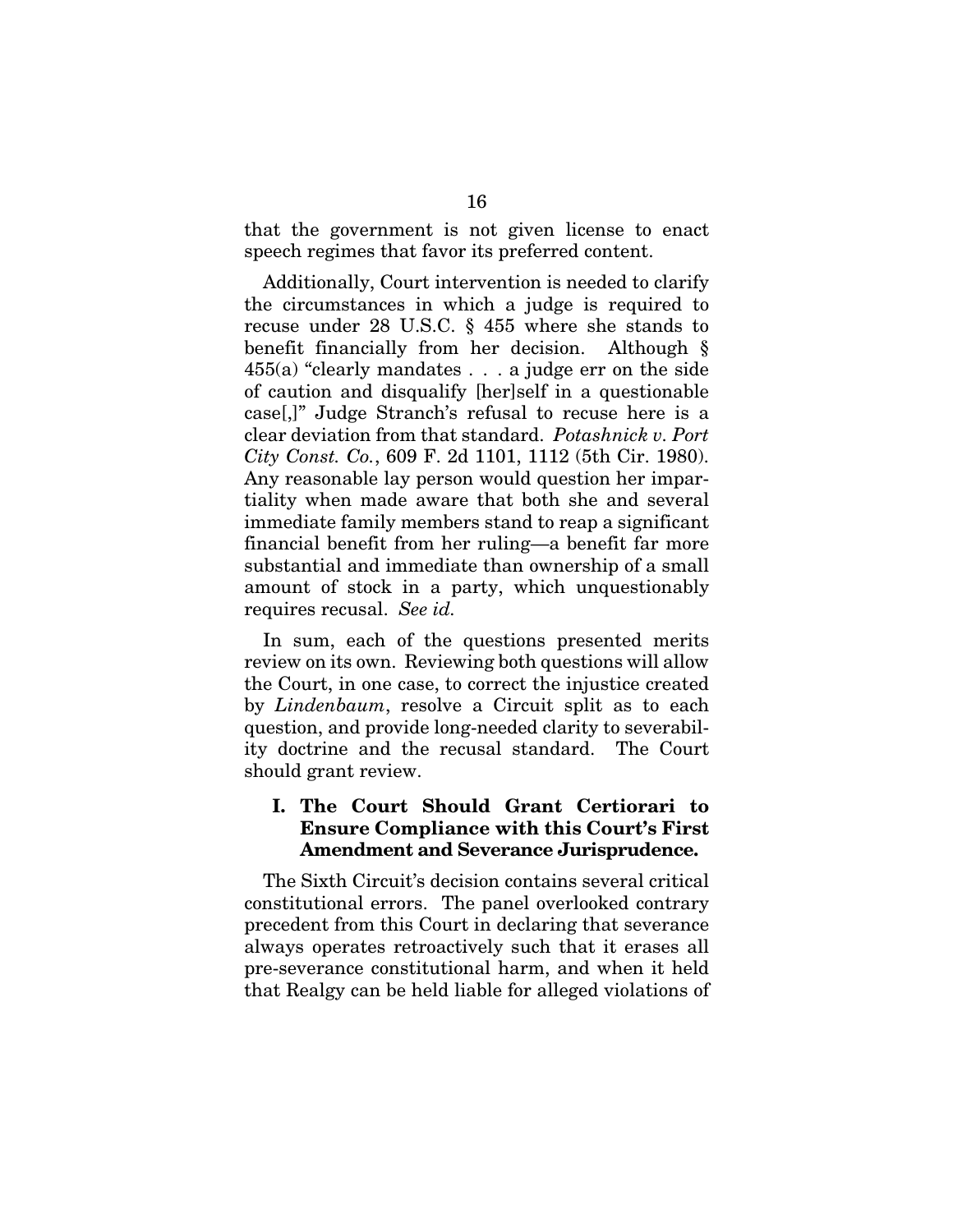a discriminatory speech restriction. Intervention is needed to correct *Lindenbaum'*s disregard of precedent and remedy its consequences for free speech and legislative abuse.

Initially, *AAPC*'s severance of a conduct-*permitting*  provision was not—and could not have been retroactive, including because the judiciary cannot constitutionally accomplish by severance what Congress could not by a severability clause, which is the source of a court's power to sever in the first instance. *Lindenbaum* therefore represents a raw usurpation of power from the legislature because it arrogates to the judiciary a legislative power—creating *ex post facto* liability by retroactively eliminating a conduct-permitting provision—that the legislature does not itself possess.

And even assuming severance could operate retroactively in a purely legal sense, it cannot erase the constitutional harm that had already occurred, as this Court's precedents establish. Rather, a remedy must be fashioned to address that harm.

To this end, the remedy cannot be the application of fair notice to shield only government debt collectors from liability, because that: (a) re-recreates the exact discriminatory speech regime that this Court held "violates the First Amendment;" and (b) leaves government debt collectors to face billions in lawsuits, which they would have to defend one-by-one and attempt to convince the district court they lacked fair notice.

Thus, all paths lead back to the same result: Neither government debt collectors nor other speakers can be prosecuted under the restriction for 2015-20 speech. Any other conclusion would either blatantly violate separation of powers principles and due process, or it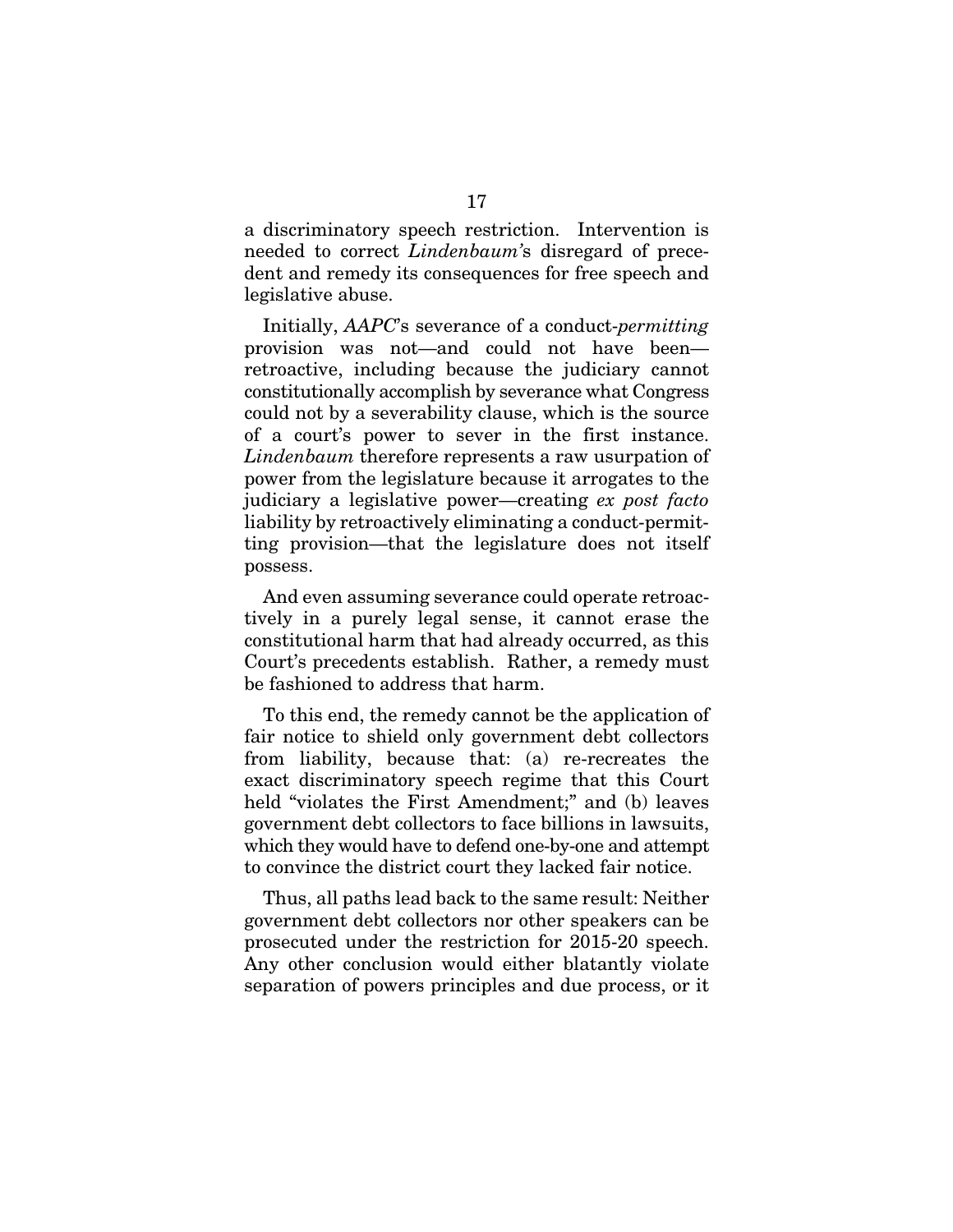would violate the core tenet of this Court's holding in *AAPC*, that the TCPA's unequal treatment based on the content of speech "violates the First Amendment."

Aside from being compelled by the majority ruling of *AAPC*, this is the only result consistent with and compelled by this Court's past First Amendment holdings, which are unanimous that liability cannot be imposed under a speech restriction during a time it was, as a historical fact, unconstitutionally discriminatory—regardless of whether it was fixed by severance (either retroactively or prospectively).

## A. The Sixth Circuit's Holding that Severance Is Always Retroactive Conflicts with Supreme Court Precedent.

The panel's core premise is that severance always applies retroactively, even in the unique case of severing a conduct-*permitting* exception. This premise is incorrect and contradicted by recent Supreme Court precedent. Though the Sixth Circuit acknowledged that legislative intent is the "hallmark" of whether the judiciary may sever, it overlooked why that means *AAPC*'s severance of the government debt exception *must* apply prospectively, in this unique case involving the removal of a conduct-*permitting* exception. App. 123a.

This Court in *Landgraf v. USI Film Products*, 511 U.S. 244, 270 (1994) held that a statute cannot impose liability retroactively absent "clear, strong, and imperative' language" from Congress. *See also Rivers v. Roadway Exp., Inc.*, 511 U.S. 298, 313 (1994). No such language exists in the TCPA's severability clause, which is where the judiciary derives power to sever. App. 128a-127a; *AAPC*, 140 S. Ct. at 2349. Thus, *Landraf* and *Rivers* compel the conclusion that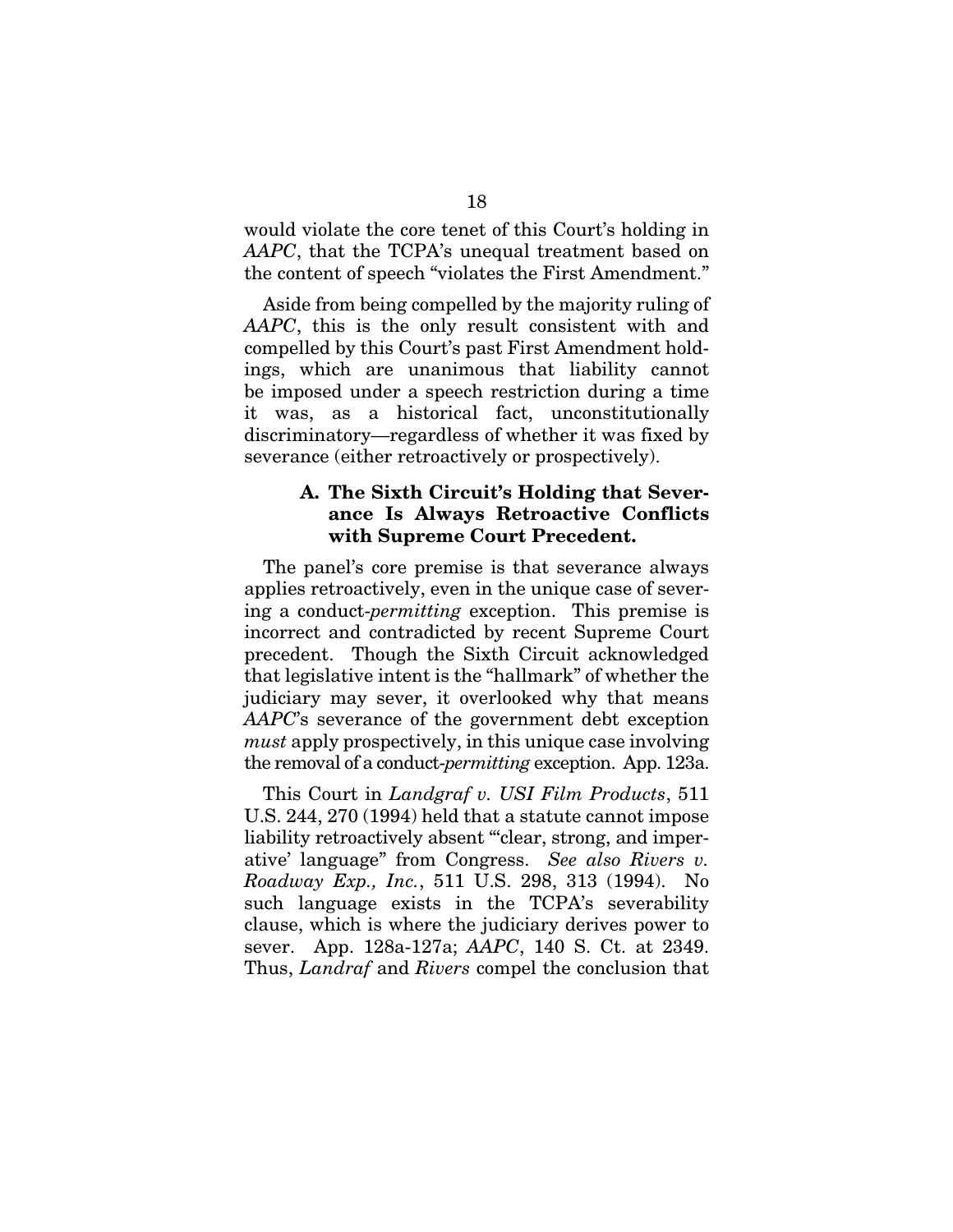Congress did not intend severance to permit retroactive liability.

Nor could Congress have created retroactive liability if it wanted to—the Constitution prohibits it. Consider the following example to illustrate why. Suppose Congress had foreseen the constitutional challenge in *AAPC* and amended the TCPA's severability clause to provide: "If the government debt exception is deemed unconstitutional, then government debt collectors have retroactive liability for all past calls made pursuant to the exception." That provision would violate Due Process or the *Ex Post Facto* Clause, as it is a fundamental tenet of our Republic that conduct Congress expressly permits cannot be punished much less subjected to both criminal and quasicriminal, bankrupting monetary penalties. This is especially true in the First Amendment context, where the regulated conduct is not harmful in the traditional sense (unlike other conduct, such as assault or murder) and where there is constitutional permission to engage in the conduct (again, unlike other areas of regulated conduct, such as assault or murder).

Rather than acknowledge any of this, the panel in *Lindenbaum* simply held that *Landgraf* does not apply because the case's presumption against retroactive liability only constrains *legislative* exactments—not *judicial* "interpretations." App. 122a-123a. While a correct statement on its face, this reasoning evinces a fundamental misunderstanding of how *severance* works and from where the judiciary's power to sever derives. The judiciary's power to sever is entirely based on its interpretation of legislative intent, as constrained by the constitution. *See, e.g.*, *Ayotte v. Planned Parenthood of Northern New England*, 546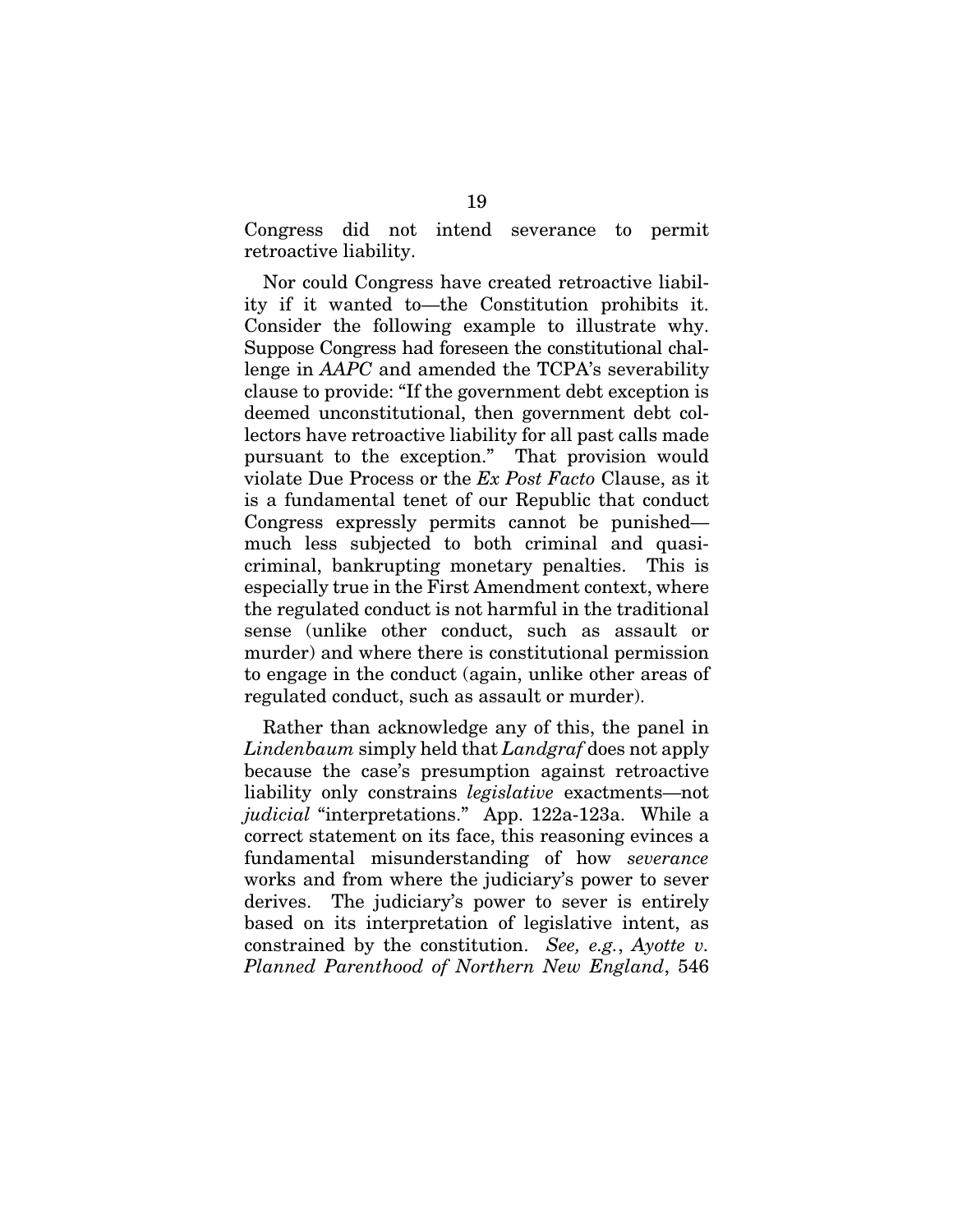U.S. 320, 330 (2006) ("the touchstone" of the severability analysis "is legislative intent"). If the Sixth Circuit's understanding of severance were correct in the context of severing a conduct-*permitting* provision, courts would have more legislative power via severance than Congress, because they could impose retroactive liability, post-severance, regardless of its unconstitutional effect. *See Cunningham v. Matrix Fin. Svcs.*, 531 F. Supp. 3d 1164, 1174 n.9 (E.D. Tex. 2021) ("If the effects of judicial severability [in a case involving severance of an *exception* to liability] were to apply retroactively, the constitutional order would be in complete disarray. Congress—the creator of law—would face the steep presumption against retroactivity . . . while Article III tribunals would face no such obstacle," even though Article III tribunals' job in carrying out severance is to effect Congress's intent as constrained by the constitution); *see also Marks v. United States*, 430 U.S. 188, 191–92 (1977) (freedom from *ex post facto* liability is "protected against judicial action by the Due Process Clause of the Fifth Amendment."). That makes no sense, and it would blatantly violate separation of powers principles. The panel's absolutist position on severance cannot be right, and the Court should grant review to correct it.

Because Congress neither expressed a desire to impose retroactive liability nor could it have, the result is that the statute was unconstitutional from the time the amendment went into effect until the date of severance—which is the normal result in the case of an unconstitutional statute. Severance only saved this particular statute going forward because that is all Congress could have done by amendment or with the severability clause (and it is all we must presume Congress intended to do, under *Landgraf* and *Rivers*).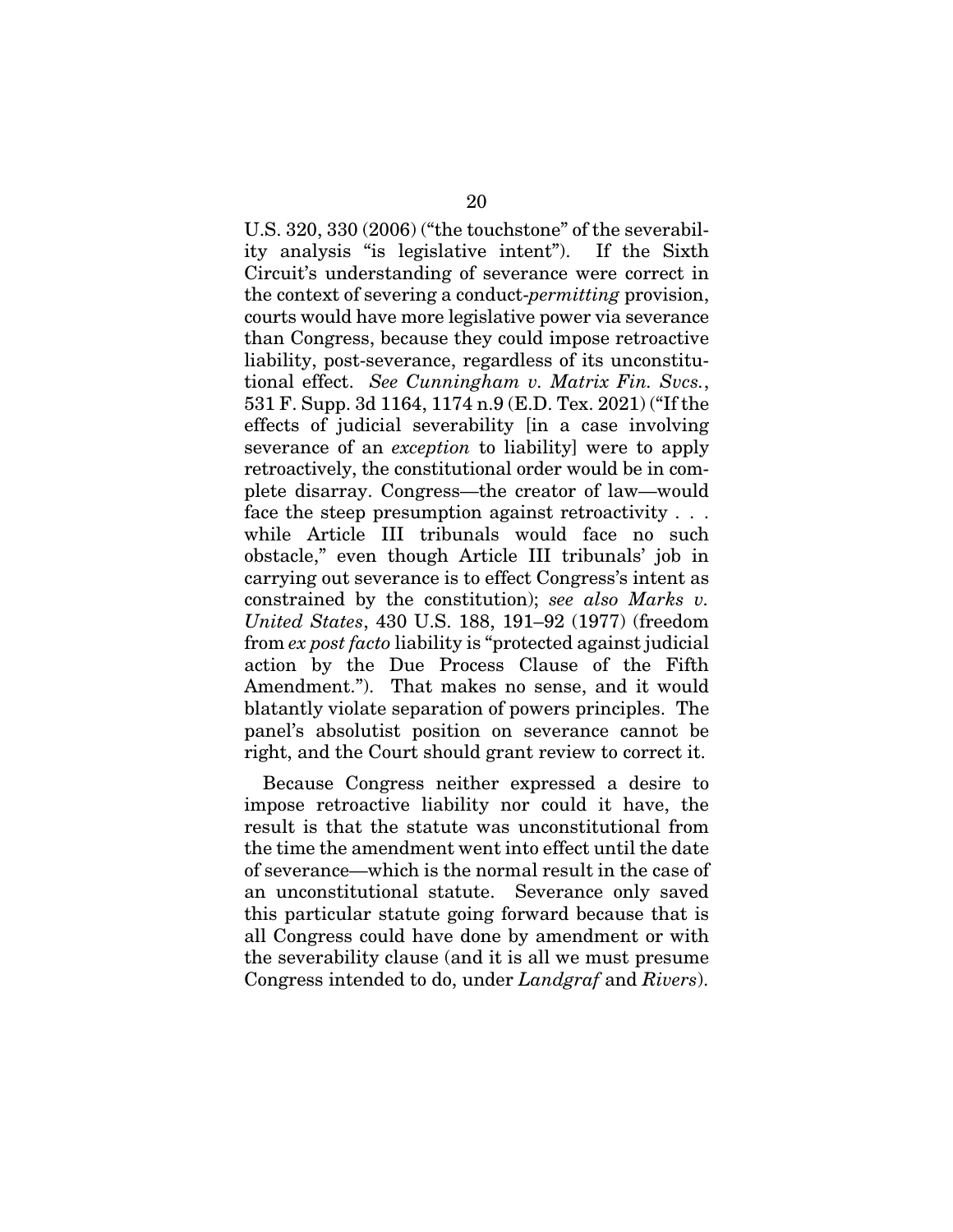In *Sessions*, the Court reached a similar result, holding that whether severance is retroactive requires determining whether there are constitutional barriers to retroactivity, such as the violation of the constitutional rights of others (there, depriving other citizens of vested citizenship). *See* 137 S. Ct. at 1701. Thus, if constitutional rights would be violated by applying severance retroactively, it *must* operate prospectively. Id. (holding that "as the Government suggests, [the severed version of the statute] should apply, *prospectively*") (emphasis added). That is the case here, because applying severance retroactively—*i.e.*, treating the government debt exception as if it never had any legal effect—would mean that government debt collectors are now liable for trillions of dollars in liability for calls made while those collectors believed (erroneously) that they were shieled from liability based on the government debt exception. Such an obviously unconstitutional result proves the Sixth Circuit's error.

# B. Precedent from the Supreme Court and Other Circuits Confirms that Even Retroactive Severance Cannot Erase the Constitutional Harm Inflicted by an Unconstitutional Provision.

Even if severance of the conduct-permitting exception at issue were retroactive in an academic sense, it could not have erased the constitutional harm perpetrated while the unconstitutional provision was on the books. Just this past term, the Court again reaffirmed that "it is still possible for an unconstitutional provision to inflict compensable harm" despite the Court's severance of the unconstitutional provision. *See Collins v. Yellen*, 141 S. Ct. 1761, 1789 (2021) (after severing unconstitutional provision, remanding for lower court to address remedy and rejecting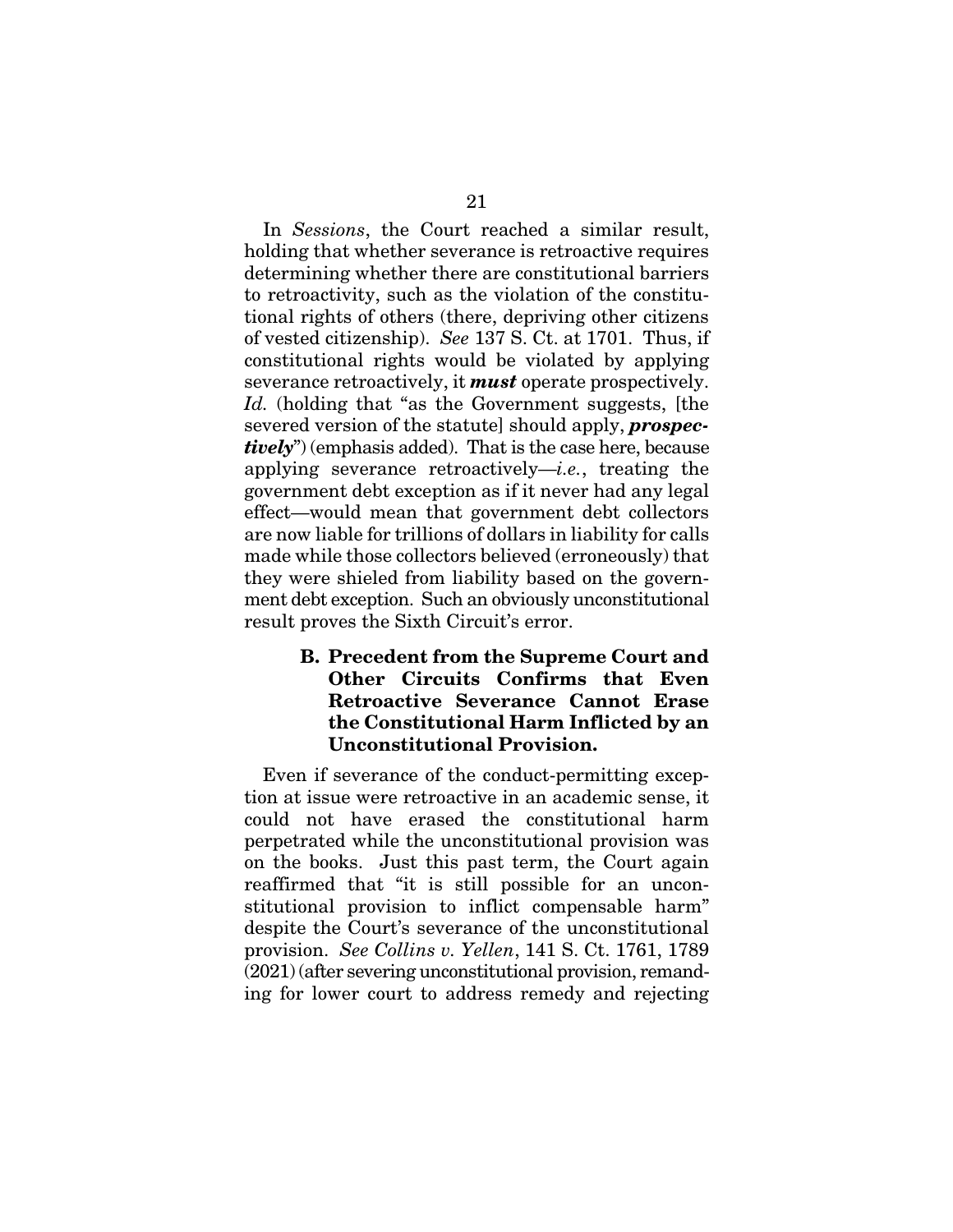legal fiction that unconstitutional law never actually existed); *see also United States v. Arthrex, Inc.*, 141 S. Ct. 1970, 1987 (2021) (remedy for constitutional harm that occurred pre-severance must be "tailored" to the constitutional harms); *Seila Law*, 140 S. Ct. at 2196.

Further, in addition to conflicting with Supreme Court precedent, the Sixth Circuit's erroneous view of severance conflicts with the holdings of other Circuits. For example, in *Intercollegiate Broad. Sys. v. Copyright Royalty Board*, 684 F.3d 1332, 1340-42 (D.C. Cir. 2012), the Court severed removal protections for Copyright Royalty Judges because they violated the Appointments Clause, and *then vacated and remanded* the case to the lower court because there was an "Appointments Clause violation at the time of decision." In other words, the severance enacted by the court did not cure the litigants' subjection to an unconstitutionally appointed panel of copyright judges as if the unconstitutional provision never existed. *Id*.; *see also Arthrex, Inc. v. Smith & Nephew, Inc.*, 953 F.3d 760, 767 (Mem) (Fed. Cir. 2020) ("that the statute can be rendered constitutional by severance does not remedy any past harm—it only avoids continuing harm in the future") (O'Malley, J. concurring).

If judicial severance always operates retroactively such that it erases all constitutional harm that occurred when the pre-severance version of the statute was in effect, then the D.C. Circuit in *Intercollegiate* would not have needed to remand because the severance would have retroactively eliminated the unconstitutional removal restrictions, such that they never effected any constitutional harm to begin with. This, of course, makes no sense, as this Court has recognized time and again. *See, e.g.*, *Seila Law*, 140 S. Ct. at 2196;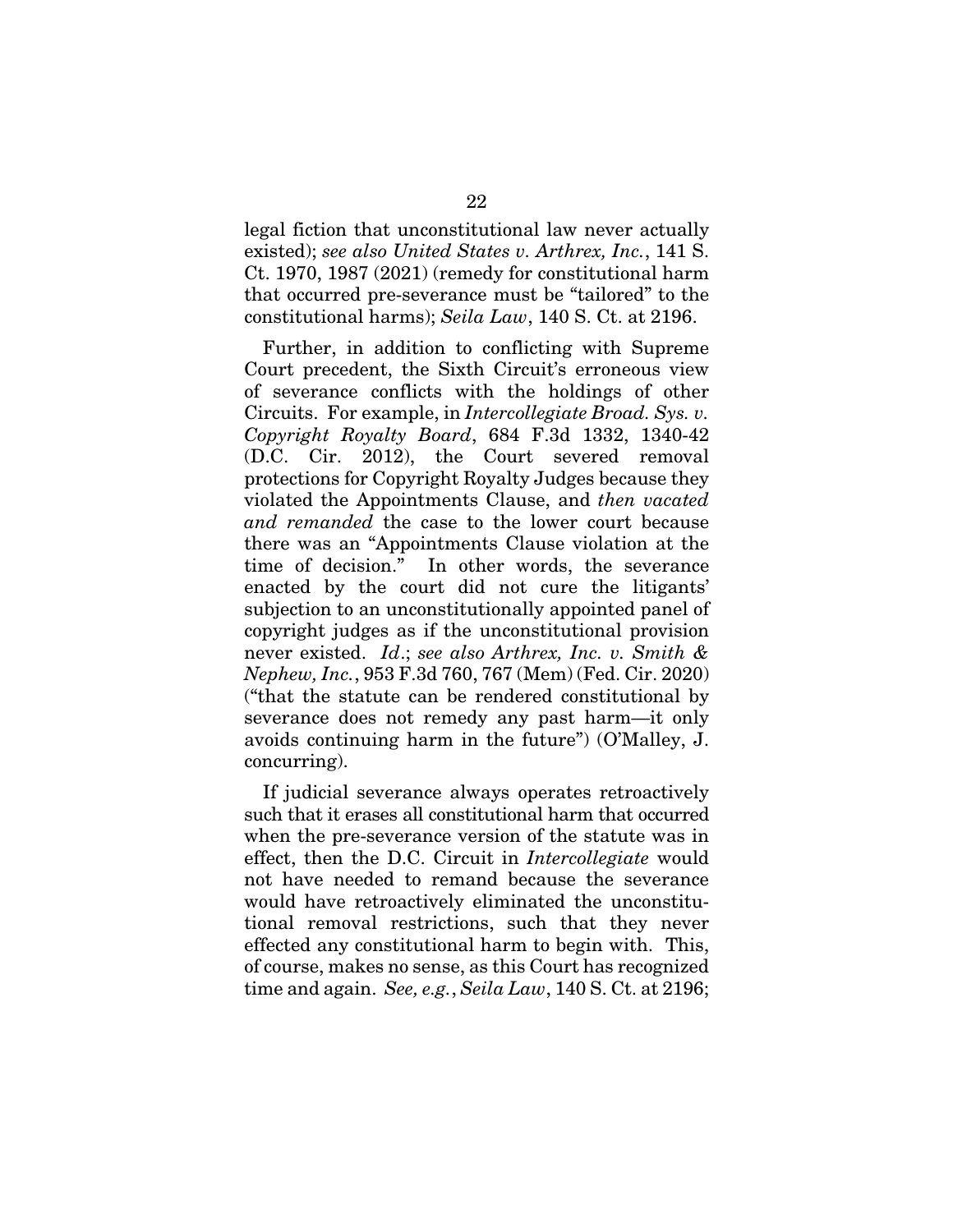*Collins*, 141 S. Ct. at 1789 (remanding case to address a remedy appropriate to the constitutional harm); *see also id*. at 1798, n.2 (rejecting position that "there was no [past] constitutional violation at all" due to retroactive severance as "foreign") (Gorsuch, J., concurring).

## C. Applying "Fair Notice" to Spare Government Debt Collectors from Retroactive Liability Re-Creates the First Amendment Violation.

Nor can the application of fair notice solve these constitutional problems as the Sixth Circuit suggests. Even if the panel was correct about the fair notice doctrine enabling severance to be retroactive, the only way to ensure equal treatment during that time when government debt collectors were uniformly immune from liability under that doctrine because of the debt exception is to prosecute neither government debt collectors nor others for speech during the time the exception was on the books. Otherwise—if private actors could be prosecuted and government debt collectors are immune based on fair notice—the result is "the very same kind of content discrimination [the majority in *AAPC* says] we are seeking to eliminate" favoring government speech over political and other speech. *See* 140 S. Ct. at 2365 (Gorsuch, J., joined by Thomas, J., concurring in part and dissenting in part)

And, further, theorizing that government debt collectors have a fair notice defense clearly is not sufficient to protect them from liability. That would mean government debt collectors are subject to billiondollar class actions in which they would have to individually raise that defense and convince the court that they had no notice whatsoever that their conduct could be punished. This is why it must be decided at the *severability stage* whether the severance creates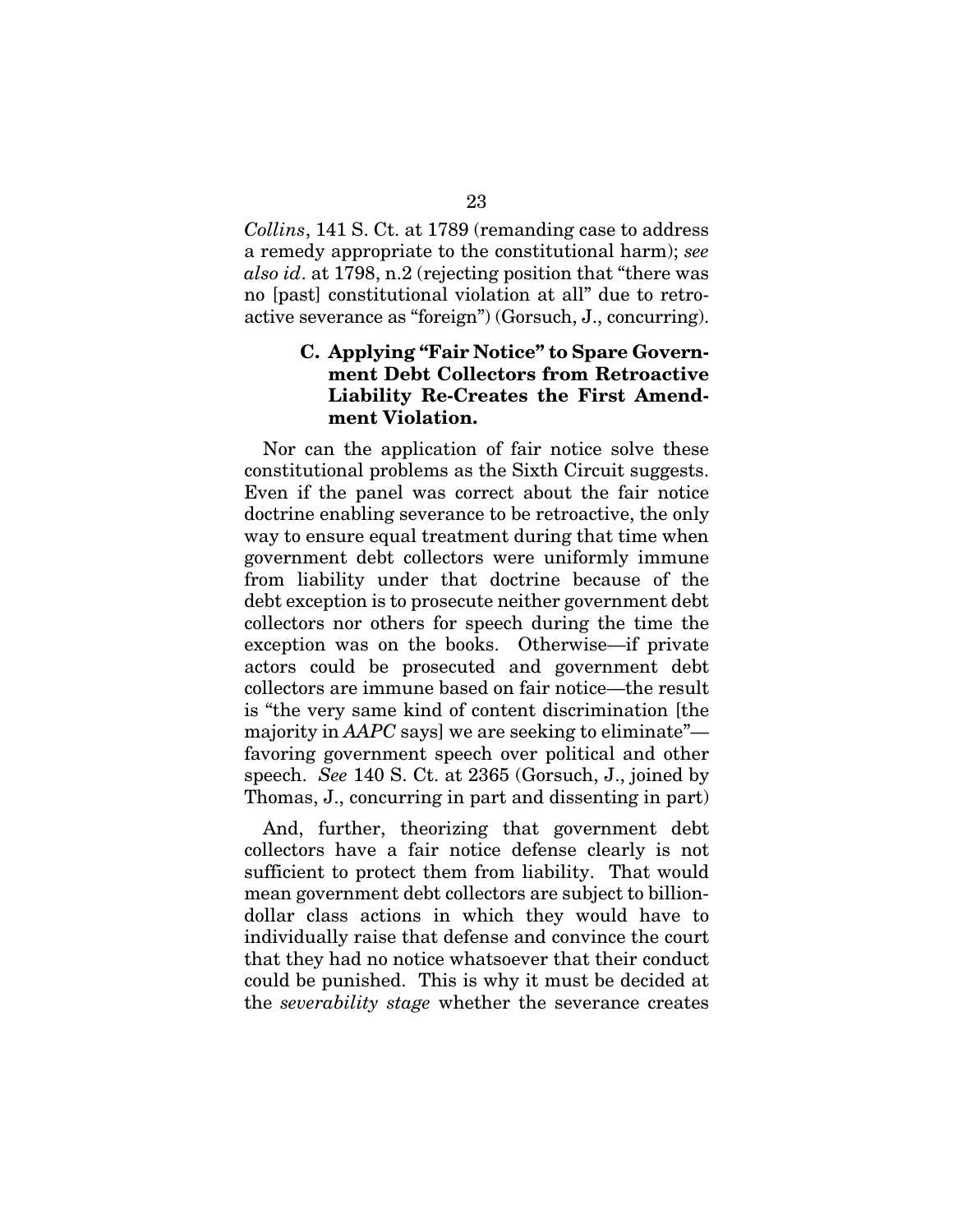constitutional barriers to retroactivity such that it must be prospective. *See Sessions*, 137 S. Ct. at 1701 (applying severance prospectively because applying it retroactively would create other constitutional problems that Congress would not and could not itself carry out). Thus, because it is constitutionally impermissible to hold government debt collectors liable for pre-*AAPC* violations of the robocall restriction, neither is it possible to hold Realgy liable during that period, because that unequal treatment violates the First Amendment, according to majority's core holding in *AAPC*.

# D. The Sixth Circuit's Decision to Enforce a Content-Discriminatory Statute Conflicts with Supreme Court Precedent.

Consistent with the principle that retroactive severance is impermissible if it causes constitutional concerns, unanimous Supreme Court authority establishes that—regardless of whether a defendant violated the discriminatory law, whether the speech restriction was cured via legislative or judicial severance, and whether the restriction was a legal nullity that did not technically exist—liability cannot be imposed under a speech restriction that was, as a historical fact, unconstitutionally content-based at the time of the speech. *See, e.g.*, *Grayned*, 408 U.S. at 107 n.2; *Sessions*, 137 S. Ct. at 1699 n.24; *Schacht v. United States*, 398 U.S. 58, 63 (1970) (severing a content-discriminatory provision and reversing the conviction under that provision).

In *Sessions,* in the course of discussing judicial severance, the Court declared expressly that a defendant penalized under an unconstitutionally discriminatory law can attack that historical wrong without regard for how the legislature (or courts, in carrying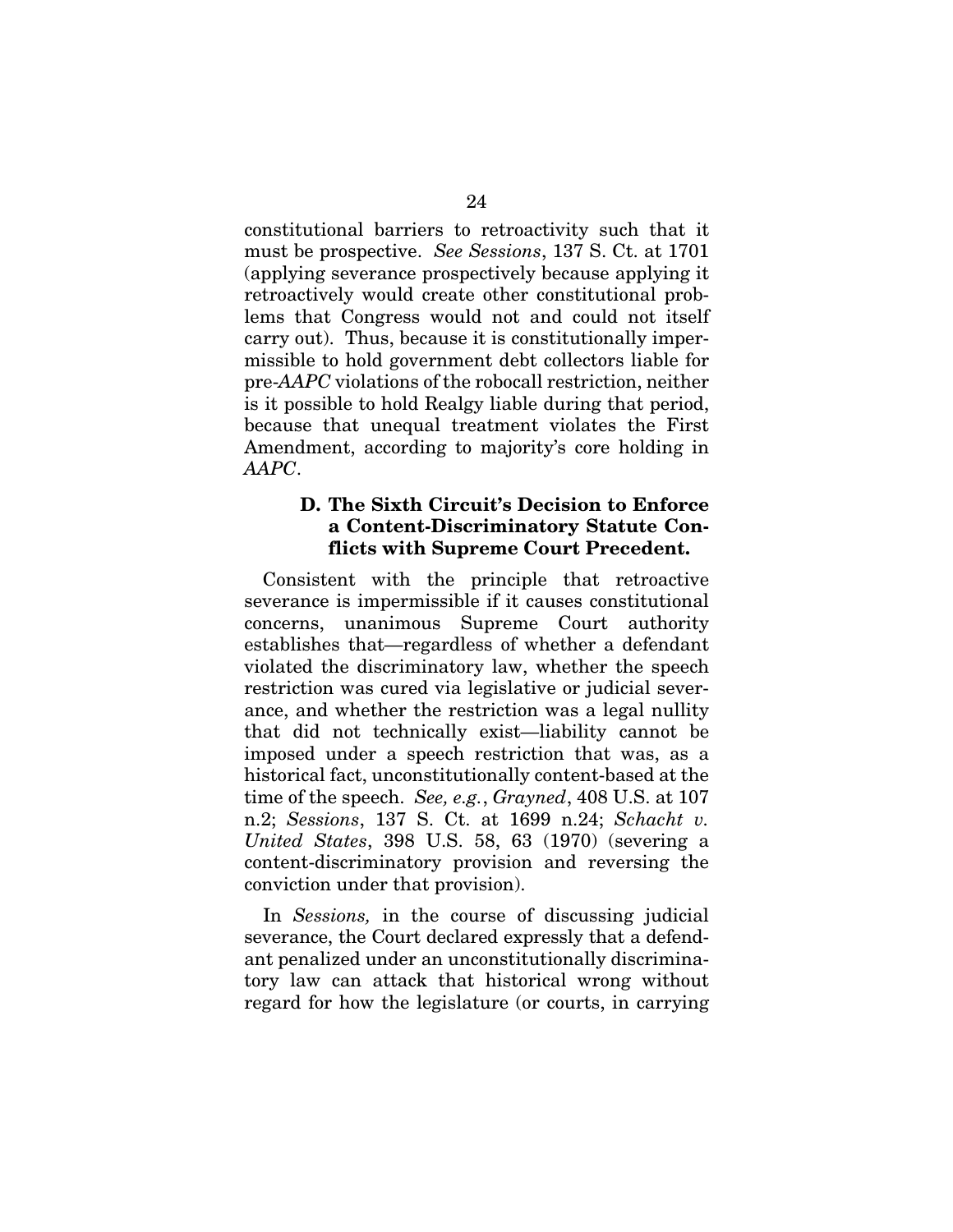out legislative intent via severance) "might subsequently cure the infirmity." 137 S. Ct. at 1699 n.24. Thus, even if the judiciary carries out Congress's will by severing, a defendant can still challenge being prosecuted under that historically unconstitutional law. And the Court cited to *Grayned* in so holding. Years earlier, in *Grayned*, the Court reversed the conviction of a defendant who violated a contentdiscriminatory speech restriction, disclaiming the relevance of subsequent severance and the existence of a severability clause because a court "[n]ecessarily[] must consider the facial constitutionality of the ordinance in effect when [the defendant] was arrested and convicted." 408 U.S. at 107 n.2. If the Sixth Circuit's understanding of severance was correct, *Grayned* would have been decided differently and the conviction there would have stood. That did not occur.

The Sixth Circuit's decision did not address any of this contrary precedent or cite a single case where liability was imposed under a speech restriction that the Supreme Court deemed unconstitutionally contentbased and discriminatory. App. 119a-126a. Nor could it have. *Lindenbaum* cannot be squared with the unanimous *Grayned* decision or the Court's precedents uniformly holding that such restrictions are unenforceable. *See id*., 408 U.S. at 107 n.2; *McIntyre v. Ohio Elections Comm'n*, 514 U.S. 334, 357 (1995) (reversing fine because election law discriminated on basis of content); *R.A.V.*, 505 U.S. at 396 (in reversing conviction for cross-burning because statute was content-discriminatory, though conduct at issue was otherwise proscribable, noting: "Let there be no mistake . . . that burning a cross in someone's front yard is reprehensible. But St. Paul has sufficient means at its disposal to prevent such behavior without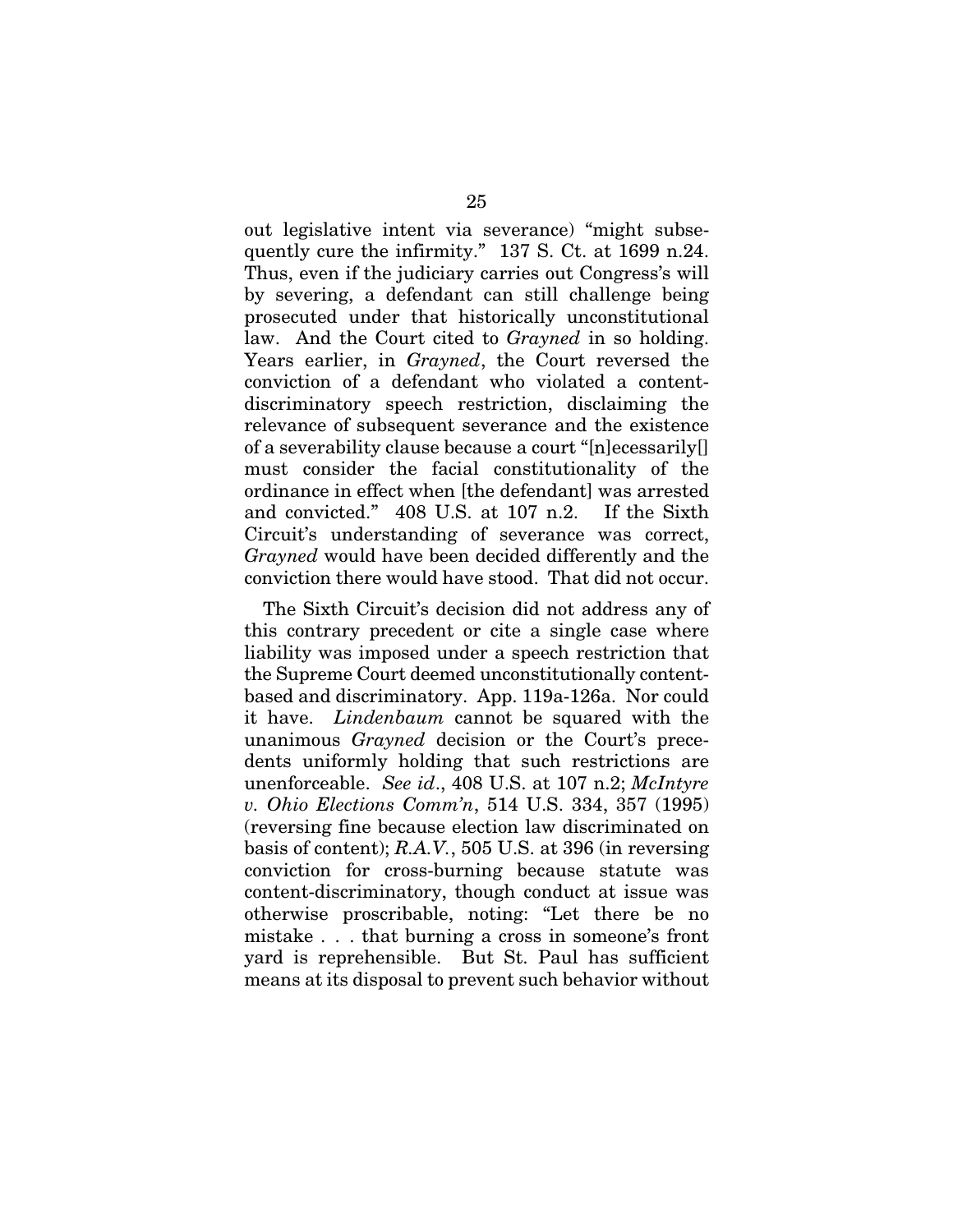adding the First Amendment to the fire."). This alone warrants review by the Court.

But worse, *Lindenbaum* carries additional disastrous consequences for free speech, as it means that government-favored debt-collectors will be forever exempt for their speech from 2015-20—under an unconstitutional speech regime—while all others are punished for theirs. The Court deemed this *exact* type of speech favoritism unconstitutional in *AAPC*. And if such an unconstitutional speech regime is permissible, the government has a constitutional loophole to pass flagrantly unconstitutional laws that serve its own political ends. Specifically, *Lindenbaum* authorizes legislatures to enact exceptions to the TCPA—or another statute—and then enforce that restriction against disfavored speakers until this Court cures the law via severance. Meanwhile, favored speakers would be exempt until the date of severance because they lacked fair notice their conduct was equally prohibited. As evidenced by the example of the prolife protester, discussed *supra*, who is convicted under a content-discriminatory statute while the pro-choice protester is immune from liability, *Lindenbaum*'s reasoning is anathema to free speech, and it cannot be allowed to stand.

# II. The Court Should Grant Certiorari to Resolve a Circuit Split on When Federal Judges are Required to Recuse Where They Stand to Benefit Personally.

A federal judge "shall disqualify [her]self in any proceeding in which [her] impartiality might reasonably be questioned." 28 U.S.C.  $\S$  455(a). The law is thus clear that disqualification is required "'if a reasonable person who knew the circumstances would question the judge's impartiality, even though no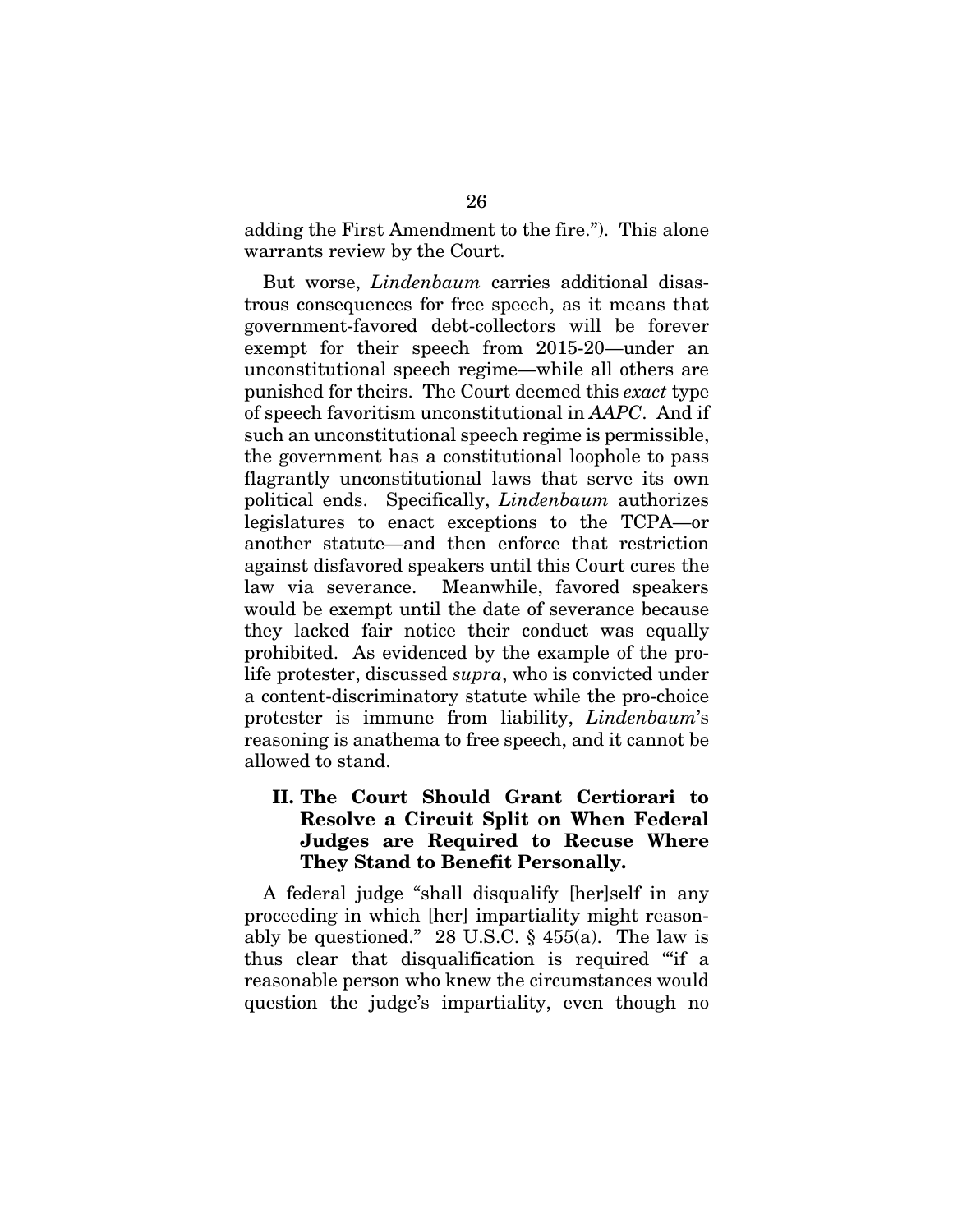actual bias or prejudice has been shown.'" *Fletcher v. Conoco Pipe Line Co*., 323 F.3d 661, 664 (8th Cir. 2003). And, this Court has mandated recusal where an appellate judge has a direct, personal, or substantial connection to the outcome of the case. *See, e.g., In re Murchison*, 349 U.S. 133, 136 (1955) ("no man is permitted to try cases where he has an interest in the outcome"); *Tumey v. Ohio*, 273 U.S. 510, 523 (1927) (concluding that judges should not preside over cases where they have a "direct, substantial pecuniary interest" in the outcome).

Judge Branstetter Stranch should have recused herself from serving on the Sixth Circuit panel due to the Branstetter Stranch firm's active and continuing prosecution of contingency fee TCPA litigation under the specific statutory provision at issue, and because she would benefit directly from reversal of the district court's order (or stated differently, would be directly harmed by affirming because that would have resulted in dismissal of lucrative contingency cases Branstetter Stranch was handling). App. 20a-23a. If a judge must recuse herself because her spouse owns a nominal amount of stock in one of the parties—even though a judicial decision almost never moves a company's stock—then surely Judge Stranch should have recused herself under the circumstances here, where the financial impact of a ruling in Realgy's favor would be much more significant, immediate, and far-reaching to Judge Stranch' spouse (and thus Judge Stranch herself). *Infra*, n. 2. Regardless of what this Court or Judge Stranch's colleagues might think, no *reasonable lay person* would think a judge would be capable of being impartial in such a circumstance, and that is the standard Congress chose.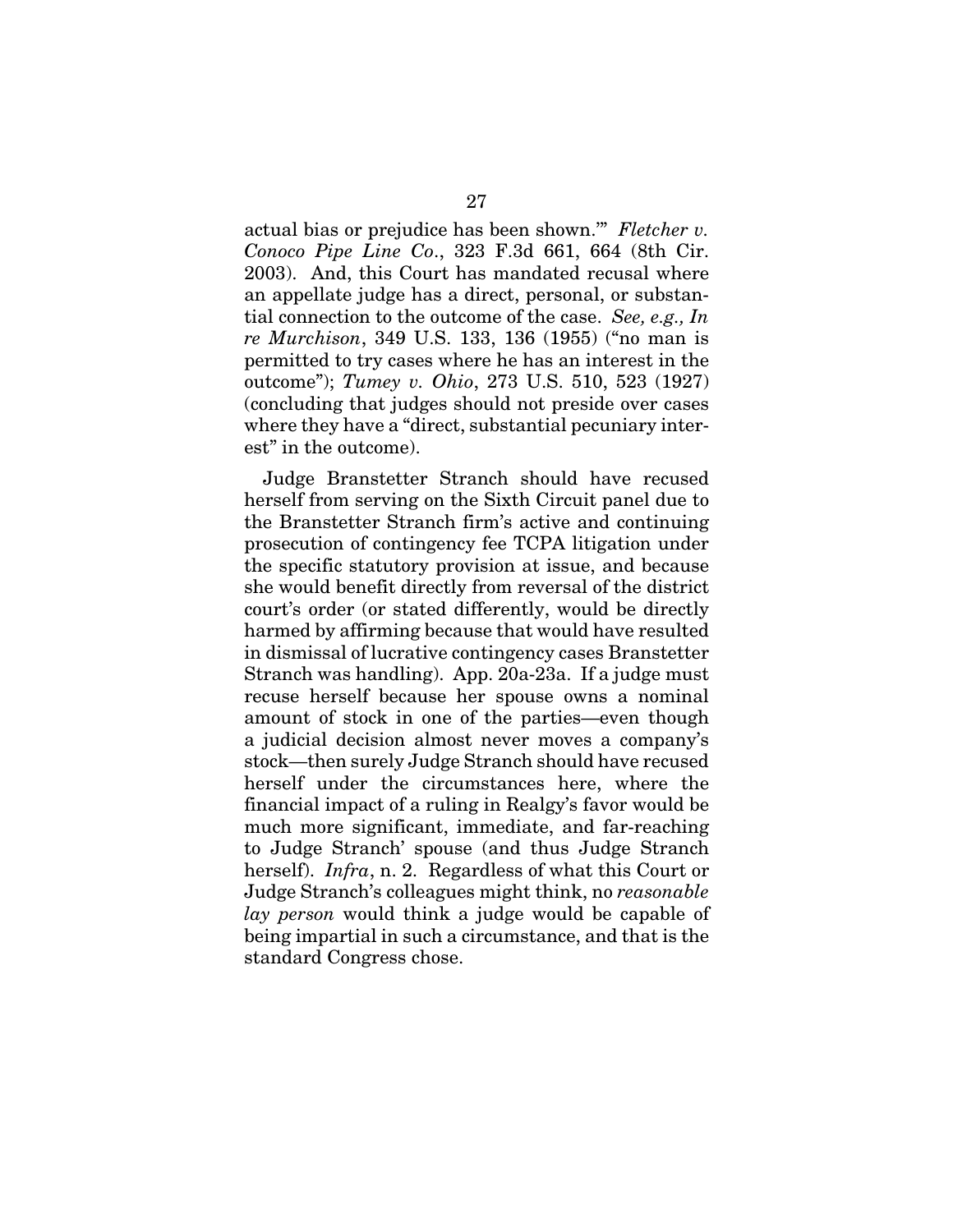In addition granting certiorari to review the refusal to recuse, the Court should also grant review to clarify and resolve a Circuit split regarding when recusal is required. Courts in other circuits have held that where "a relative within the proscribed proximity stands to benefit financially as a partner in a participating firm—even if the relative is not himself involved—[that] is sufficient to require recusal." *In re BellSouth Corp*., 334 F. 3d 941, 944 (11th Cir. 2003); *see also Potashnick*, 609 F. 2d at 1113 ("We hold that when a partner in a law firm is related to a judge within the third degree, that partner will always be 'known by the judge to have an interest that could be substantially affected by the outcome' of a proceeding involving the partner's law firm."). The Sixth Circuit came to a different conclusion on facts even more appropriate for recusal, warranting this Court's granting of certiorari to resolve the circuit split on when recusal is warranted.

## III. The Questions Presented Are Exceptionally Important.

Both questions presented are tremendously important and will have consequences far beyond this case. In *AAPC*, two Justices recognized that it would be impermissible under the First Amendment to "shield[] only government debt collectors from past liability under an admittedly unconstitutional law[.]" *See* 140 S. Ct. at 2366 (Gorsuch, J., joined by Thomas, J., concurring in part and dissenting in part). Yet that is precisely the holding that the Sixth Circuit adopted at great cost to free speech. Consider just one of the myriad unjust and unconstitutional results *required*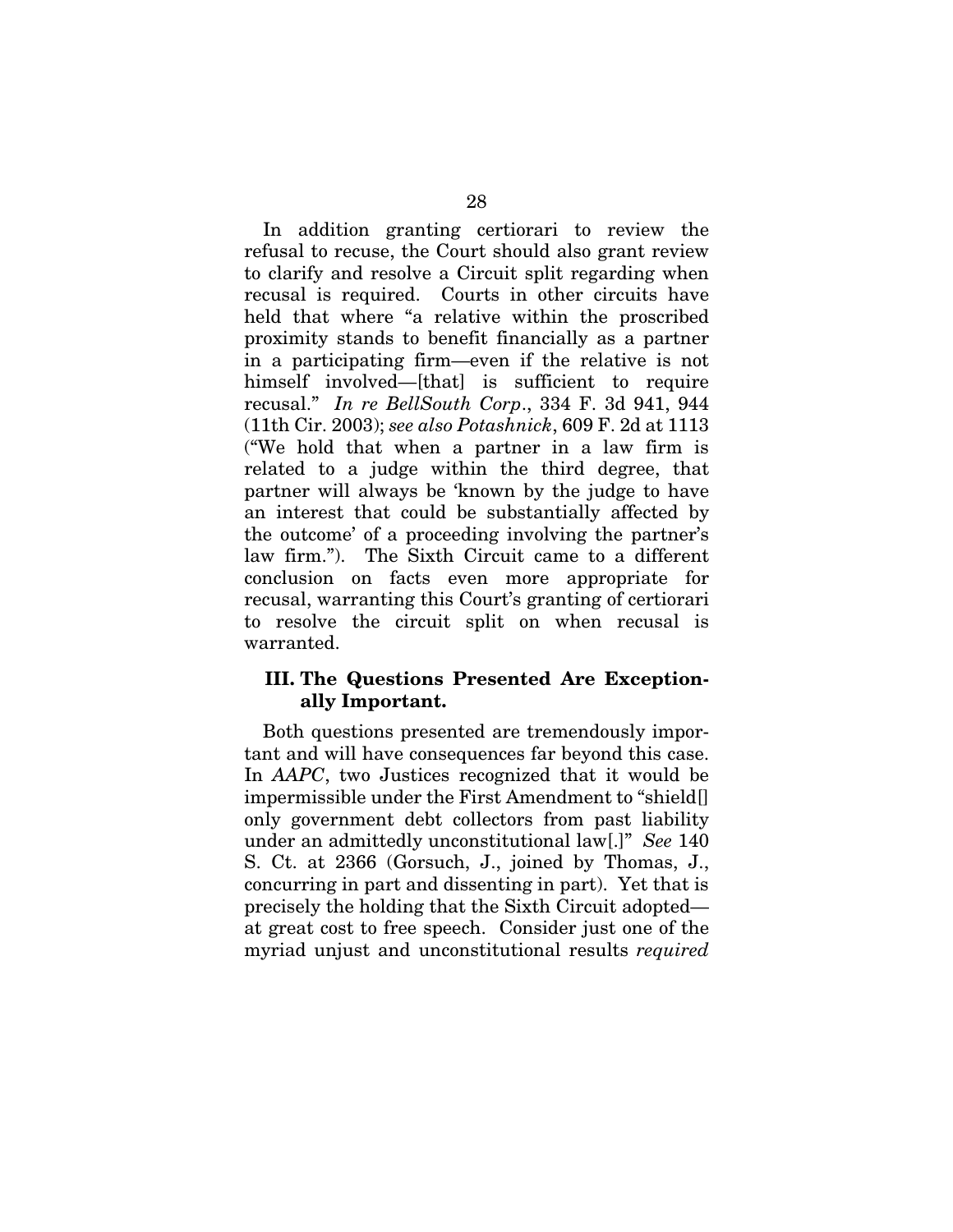based on the Sixth Circuit's reasoning: A consumer sues three defendants for calls in 2019: (1) a credit union for making one payment-reminder call per month to each of its 100,000 customers about private debt; (2) a vaccine manufacturer for making the same number of calls to notify people of free vaccines; and (3) a bank for making the same number of harassing calls to collect a government-backed student loan from the same customers. According to *Lindenbaum*, the bank would face no liability, but the credit union and vaccine manufacturer would face between \$2.4 and \$7.2 billion in liability for the same speech. The same result would follow in other even more egregious contexts, such as with the pro-life protestor, discussed *supra*.

The framers designed the First Amendment as a bulwark against "abridging the freedom of speech." U.S. Const. amend. I. Yet, according to the Sixth Circuit in *Lindenbaum*, the government can enact laws to favor its preferred speech—and such favoritism survives even a judicial decree that the restriction is unconstitutional. This Court's timely review is therefore imperative to correct the Sixth Circuit's errors and ensure that legislatures are not given free reign to bypass the First Amendment to serve their own political purposes. Further, the Court's recent cases involving severance have emphasized that severance does not cure constitutional harm, and in fashioning a remedy for a constitutional violation, courts must use an approach that is "tailored" to the violation, not one that re-creates it. *See Arthrex,* 141 S. Ct. at 1987-88 (severing section of statute insulting decisions of Patent Trial and Appeal Board from review by director, and remanding case to afford direct an "adequate opportunity for review."). As evidenced by *Lindenbaum*, the lower courts are inconsistently applying this doctrine, and this case provides the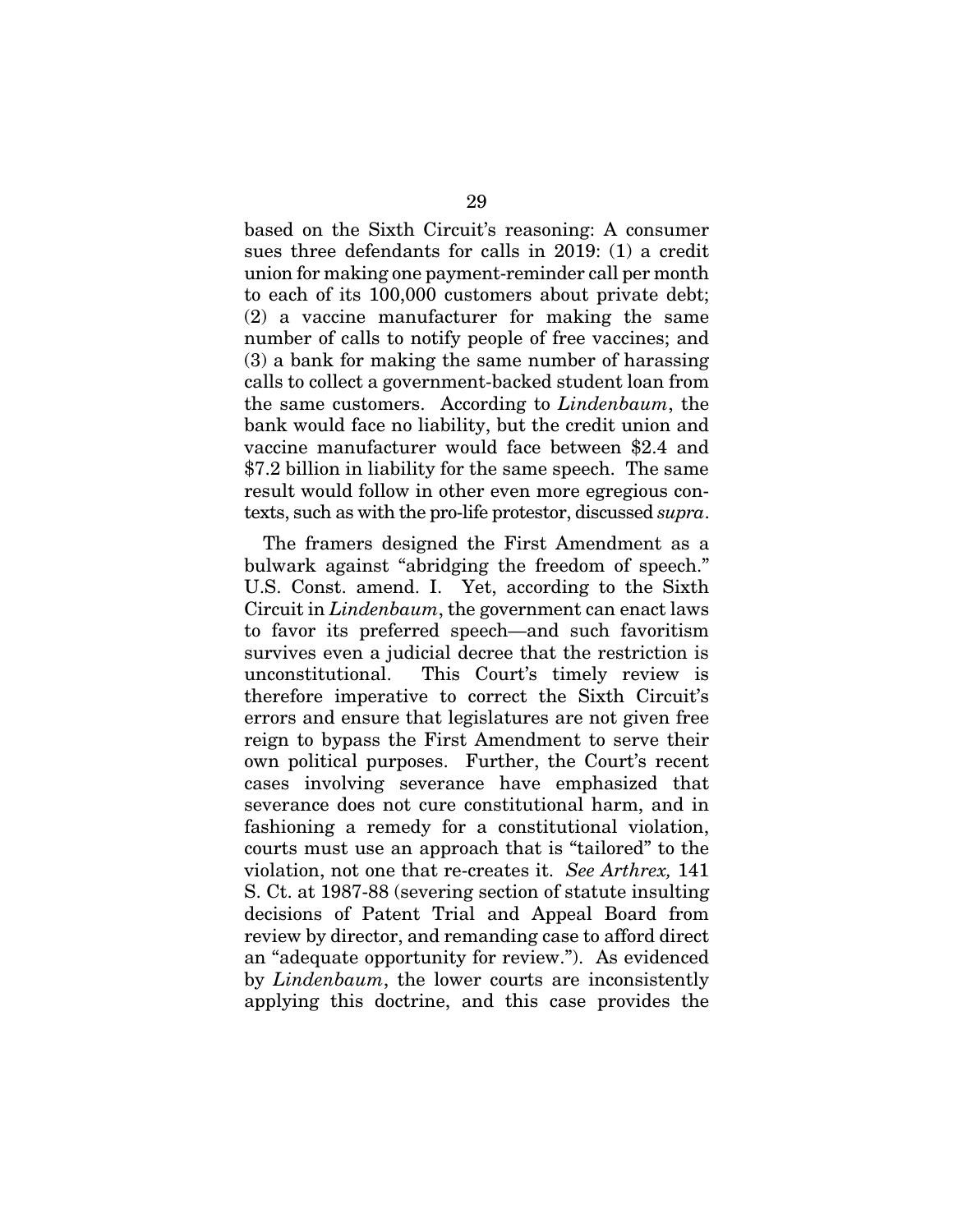perfect vehicle for the Court to clarify its parameters. *See AAPC,* 140 S. Ct. at 2354-55 ("To be sure, some equal-treatment cases can raise complex [severability] questions about whether it is appropriate to extend benefits or burdens, rather than nullifying the benefits or burdens . . . [T]here can [also] be due process, fair notice, or other independent constitutional barriers to extension of benefits or burdens."), 2366 ("Many have questioned the propriety of modern severability doctrine . . . and today's case illustrates some of the reasons why.") (Gorsuch, J., joined by Thomas, J., concurring in part and dissenting in part).

Equally important, the Court should address whether a federal judge is required to recuse herself under circumstances where she stands to reap a financial benefit by ruling in a particular way. The need to address this issue is particularly dire given it has recently come to light that judges are routinely (though often accidentally) flouting their mandatory recusal obligations.2 And, it is more critical now than ever that judges avoid even the appearance of impropriety given the increasing numbers of Americans who presume judges are political actors who will vote according to their personal leanings and biases instead of faithfully applying the rule of law. Both issues are of paramount concern, and the Court can address them both within the same case.

<sup>2</sup> *See* James V. Grimaldi et al., *131 Judges Broke the Law By Hearing Cases Where They Had a Financial Interest*, WALL ST. J., Sept. 28, 2021 9:08 am ET (https://www.wsj.com/articles/131 federal-judges-broke-the-law-by-hearing-cases-where-they-hada-financial-interest-116328344 21).